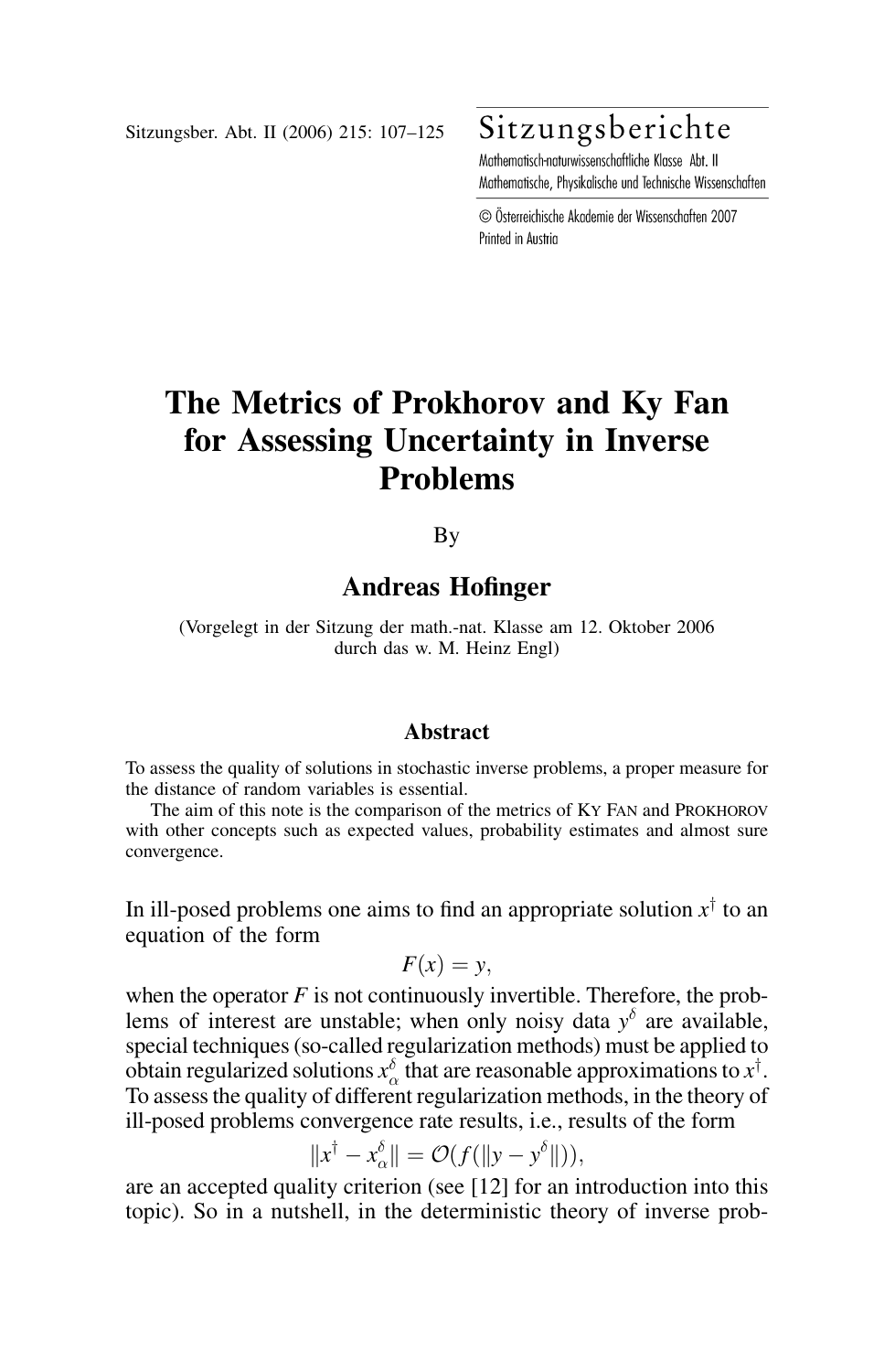lems the aim is to bound the distance between desired and regularized solution, in terms of the distance between exact and noisy data.

When the deterministic theory of inverse problems is to be extended to a stochastic setup, a question of utmost importance is how to measure distances of random variables, since now  $x^{\dagger}$ ,  $x^{\delta}_0$ , y, ... are replaced by their stochastic counterparts  $x^{\dagger}(\omega)$ ,  $x^{\delta}_{\alpha}(\omega)$ ,  $y(\omega)$ ,.... In  $[18]$  an approach was presented that performs this extension using the metrics of KY FAN and PROKHOROV. In the following we collect some general results from [18] about these metrics.

The first section of this note introduces the metrics of KY FAN and PROKHOROV and describes general relations and differences between these metrics. In a second section we briefly compare the Ky Fan metric with other qualitative and quantitative concepts for measuring convergence. The final section gives a detailed quantitative comparison of convergence in expectation and in the Ky Fan metric.

## 1. The Metrics of Prokhorov and Ky Fan

Let us first introduce the metrics of PROKHOROV and KY FAN. As we will see later, these two are closely related, but while the latter works with random variables, the Prokhorov metric is concerned only with the underlying distributions.

### 1.1. The Prokhorov Metric

This metric does not directly work on the space of random variables, but on the underlying induced distributions. Suppose we are given two random variables  $x(\omega)$  and  $\tilde{x}(\omega) \in X$  for  $\omega \in \Omega$  and probability space  $(\Omega, \mathcal{A}, \mu)$ . Via the measure  $\mu$  on  $\Omega$  we can define two corresponding measures  $\mu_x$  and  $\mu_{\tilde{x}}$  (the so-called *distributions* of x and  $\tilde{x}$ ) on the space X: For a Borel set  $B \subset X$  we define

$$
\mu_x(B) := \mu(x^{-1}(B)) := \mu\{\omega \in \Omega \mid x(\omega) \in B\}
$$

and

$$
\mu_{\tilde{\mathbf{x}}}(B) := \mu(\tilde{\mathbf{x}}^{-1}(B)) := \mu\{\omega \in \Omega \,|\, \tilde{\mathbf{x}}(\omega) \in B\}.
$$

Instead of measuring the pointwise distance of  $x(\omega)$  and  $\tilde{x}(\omega)$  directly, we can use this lifting onto spaces of probability measures and compute the distance of the respective measures there, using an appropriate metric.

Distances between probability measures can be defined in numerous ways, see e.g. [17] for an overview. In [18] the aim was to develop a theory for stochastic inverse problems, that contains the deter-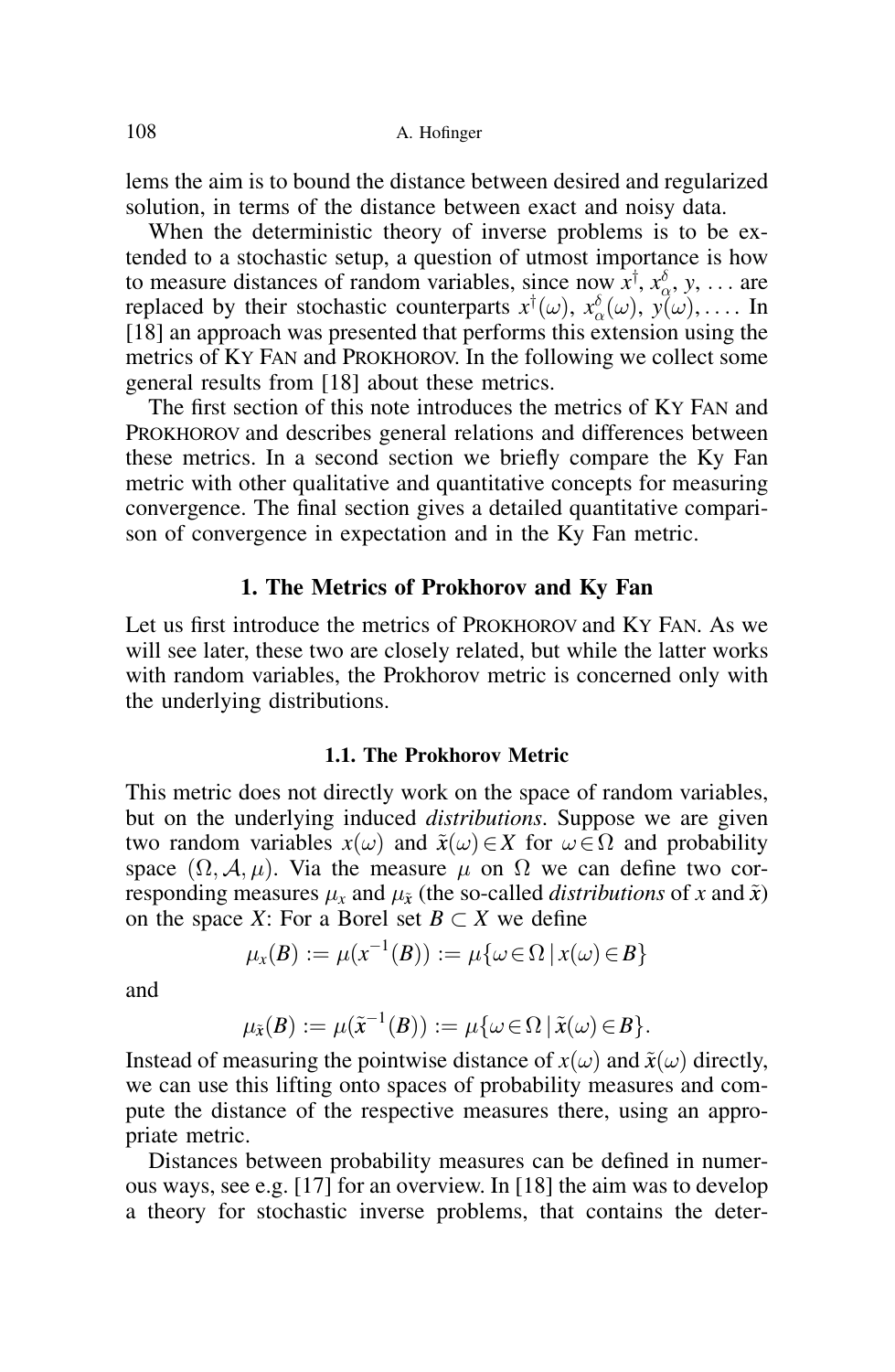ministic one as a special case. For this sake a concept is needed that is applicable to point-measures, because such point-measures correspond to ''constant random variables'', which are essentially deterministic quantities. As the following remarks show, it is therefore important that the chosen metric metrizes the weak-star topology.

**Remark 1.1.** Consider an interval  $I \subset \mathbb{R}$  and suppose that a sequence  $(x_k)_{k=1}^{\infty}$ ,  $x_k \in I$  converges to some  $x \in I$ . For which topology do the corresponding point-measures  $\delta_{x_k}$  converge?

Every probability measure  $\mu$  defines a continuous linear functional on the space of continuous functions  $C(I)$  via

$$
\mu(f) := \int_I f(x) \, d\mu(x),
$$

therefore every measure is an element of the dual space  $C(I)^*$  of  $C(I)$ . Since  $C(I)$  is not reflexive (cf. [28, 30]) there are at least 3 different possibilities for defining convergence of measures in  $C(I)^*$ : norm-, weak-, and weak-star-convergence. Let in the following  $\delta_{x_k}$  and  $\delta_x$ denote point-measures, associated with the points in the sequence  $(x_k) \subset I \backslash \{x\}$  and their limit x.

• *Norm topology*: A norm on  $C(I)^*$  can be defined via elements of the pre-dual space  $C(I)$  as

$$
\|\mu_1 - \mu_2\| = \sup_{f \in C(I)} \frac{|f(x) d(\mu_1 - \mu_2)|}{\|f\|_{C(I)}}
$$

:

For given k we can always find a continuous function  $f_k(\cdot)$ ,  $||f_k|| \leq 1$ , with  $f_k(x) = 1$  and  $f_k(x_k) = 0$  (e.g. a piecewise linear interpolant). Since  $\int f_k(x) = 1$  and  $f_k(x_k) = 0$  (e.g. a precewise find interpotant).<br>Since  $\int f_k(x) d(\delta_x - \delta_{x_k}) = f_k(x) - f_k(x_k)$ , the distance between  $\delta_{x_k}$  and  $\delta_x$  in the norm remains constant and equal to 1; the point-measures  $\delta_{x_k}$ do not converge to  $\delta_x$  in the norm topology.

 $\bullet$  Weak topology:<sup>1</sup> To investigate weak convergence we consider convergence of  $\phi(\delta_{x_k})$  to  $\phi(\delta_x)$  where  $\phi \in C(I)^{**}$ , i.e.,  $\phi$  is an element of the dual of  $C(I)^*$ . One particular functional on  $C(I)^*$  is defined by the point evaluation

$$
\phi_x: C(I)^* \to \mathbb{R}
$$
  

$$
\mu \mapsto \phi_x(\mu) := \mu(\{x\}).
$$

This functional is linear and has norm 1, as can be seen via the Riesz representation theorem ([28, 30]). With this choice we obtain for all

Note that the common notion of *weak topology* for probability distributions typically means the weak-star topology discussed below; we use the functional analytic terminology.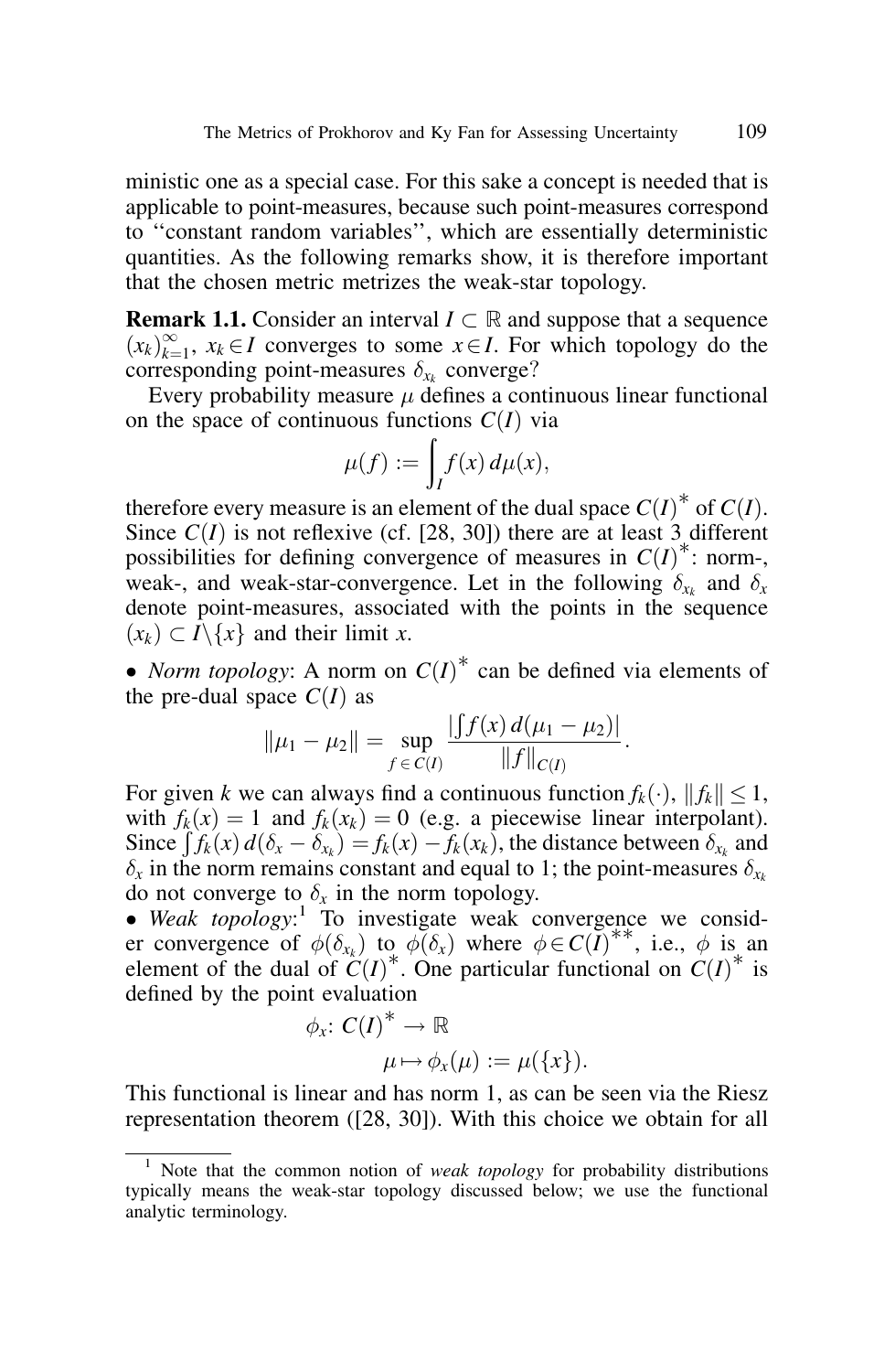$k \in \mathbb{N}$  that  $\phi_x(\delta_{x_k}) = 0$ , while at the same time  $\phi_x(\delta_x) = 1$ , thus  $\delta_{x_k}$ does not converge weakly to  $\delta_x$ .

• Weak-star topology: Here we measure convergence of  $\delta_{x_k}$  to  $\delta_x$ by applying these measures to continuous functions  $f$ . For any  $f \in C(I) \subsetneq C(I)^{**}$  we have

$$
|\delta_{x_k}(f) - \delta_x(f)| := \left| \int f(x) d(\delta_{x_k} - \delta_x) \right| = |f(x_k) - f(x)|.
$$

Since f is continuous we obtain that  $\delta_{x_k} \to \delta_x$ , whenever  $x_k \to x$ , so the point-measures  $\delta_{x_k}$  do converge to  $\delta_x$  in the weak-star topology.

Thus, the weak-star topology is weak enough such that  $\delta_{x_k} \to \delta_x$  whenever  $x_k \rightarrow x$ .

A complementary question is considered in the following remark.

**Remark 1.2.** Given a probability space  $(\Omega, \mathcal{A}, \mu)$ , we denote the space of probability measures  $\mu_x$ , which are actually distributions of random variables x, x:  $\Omega \to X$ , by  $\mathcal{M}_{(\Omega, \mathcal{A}, \mu)}(X)$ . This space is not necessarily equal to the space of all probability measures on X (denoted by  $\mathcal{M}(X)$ ), since not every probability measure needs to be the distribution of a random variable on  $(\Omega, \mathcal{A}, \mu)$ .

But what can be said about a probability measure that is, in some sense, the limit of distributions of random variables, will it also be the distribution of a random variable? I.e., if a sequence  $\mu_{x_n}$  converges to some  $\tilde{\mu} \in \mathcal{M}(X)$ , does there exist a random variable  $\tilde{x}$ ,  $\tilde{x}$ :  $\Omega \to X$ , such that  $\tilde{\mu} = \mu_{\tilde{x}}$ ? For the case of convergence in the weak-star topology, this question is answered affirmatively in [14].

Thus, the weak-star topology is strong enough such that  $\mathcal{M}_{(\Omega, A,\mu)}(X)$ is a sequentially closed subset of  $\mathcal{M}(X)$ .

Although many different distances on probability spaces are available, only few of them metrize the weak-star topology. Among them are the Prokhorov metric and the Wasserstein or bounded Lipschitz metric. The result of STRASSEN (see Theorem 1.6) gives connections between the distance of the measures on the probability space measured in the Prokhorov metric, and the distance of corresponding random variables measured in the Ky Fan metric, and is the reason why we finally pick this metric.

**Definition 1.3** (Prokhorov metric). The distance of two measures  $\mu_1$ ,  $\mu_2$  in the Prokhorov metric is defined as (see, e.g., [5, 9, 19, 22])

$$
\rho_{\mathsf{P}}(\mu_1, \mu_2) := \inf \{ \varepsilon > 0 \, | \, \mu_1(B) \le \mu_2(B^\varepsilon) + \varepsilon, \forall \text{ Borel sets } B \subset \Omega \}. \tag{1}
$$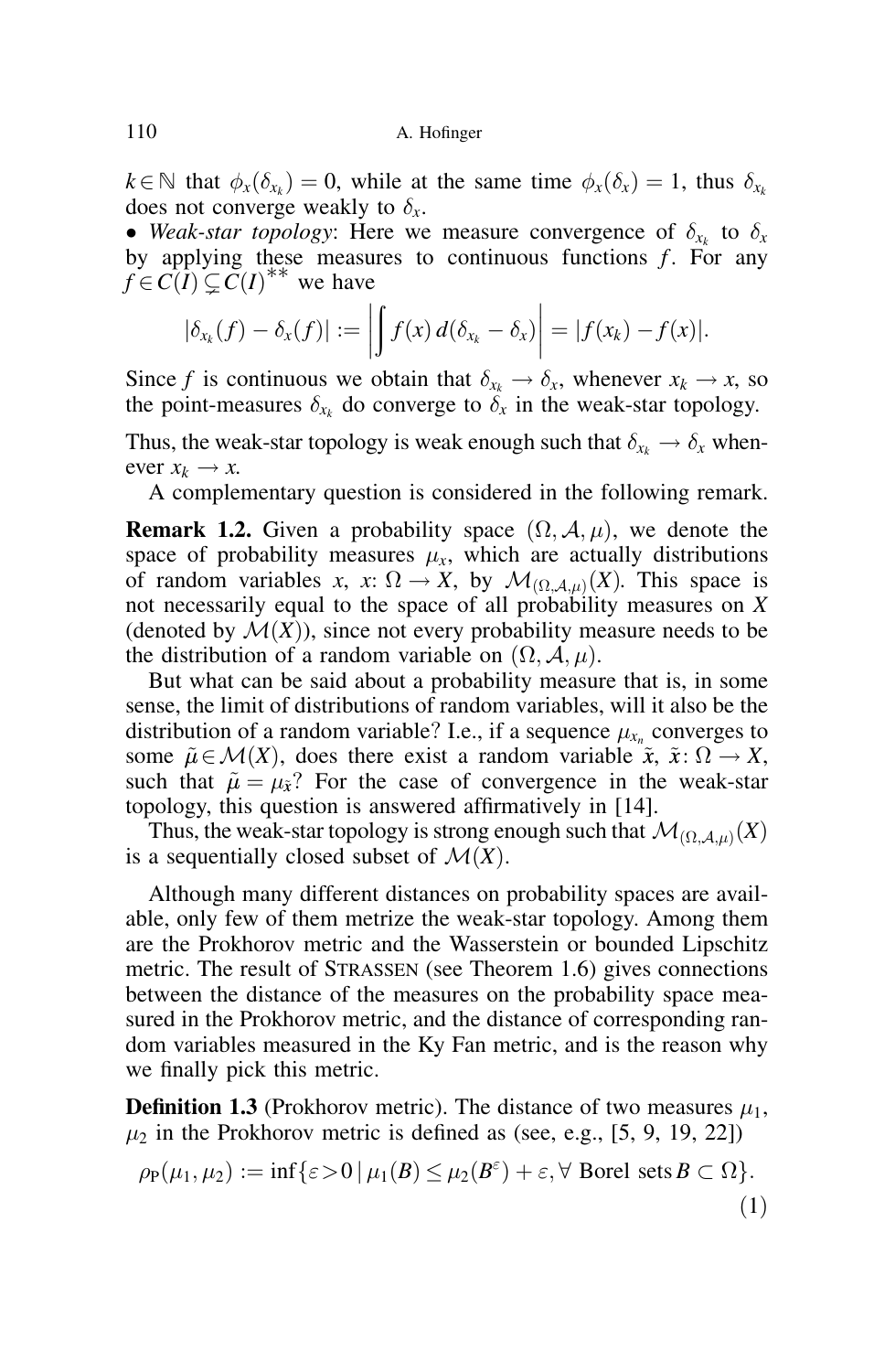Here  $B^{\varepsilon} = \{x \mid d(x, B) < \varepsilon\}$ , where  $d(x, B)$  is the distance of x to B, i.e.,  $d(x, B) = \inf_{z \in B} ||x - z||$ .

The use of  $B^{\varepsilon}$  in the definition above is essential: The Prokhorov distance of two measures  $\mu_1$  and  $\mu_2$  is small, when the probability of similar events  $(B^{\varepsilon})$  is similar up to a small quantity ("+ $\varepsilon$ "). In contrast, the total variation distance (cf. [17]) measures if the probability of the same event (B) is similar ("+ $\varepsilon$ "). Consequently, when  $x_k$ ,  $x_k \neq x$ , converges to x the corresponding point-measures  $\delta_{x_k}$  converge to  $\delta_x$  in the Prokhorov metric, but they do not in the total variation distance.

Having defined a metric on the space of probability measures, an interesting question is the following: Consider an operator  $F: X \to Y$ , and a sequence of random variables  $(x_k)$ , with  $x_k \rightarrow x$ , where convergence is measured in the Prokhorov metric. Under which continuity assumptions on F does the random variable  $F(x_k)$  converge to  $F(x)$ (again in the Prokhorov metric), and can this convergence be quantified? This question is answered in [15, 29]. As demonstrated in [13, 15] the answer to this question is also relevant for regularization theory of stochastic inverse problems, because it can be used to derive convergence rate results.

#### 1.2. The Ky Fan Metric

While the Prokhorov metric works with distributions, the Ky Fan metric uses random variables to define distances. This metric is defined as follows.

Definition 1.4 (Ky Fan metric). The distance of two random variables  $\xi_1, \xi_2$  in the Ky Fan metric is defined as ([16], also [9])

$$
\rho_K(\xi_1,\xi_2) := \inf \{ \varepsilon > 0 \mid \mu \{ \omega \in \Omega \mid d(\xi_1(\omega),\xi_2(\omega)) > \varepsilon \} < \varepsilon \}. \tag{2}
$$

Convergence in the Ky Fan metric is a quantitative version of convergence in probability (see below).

Let us first give a short interpretation of the Ky Fan distance. If  $\xi_1$ and  $\xi_2$  have distance  $\rho_K(\xi_1, \xi_2) \leq \varepsilon$ , this implies that

- with high probability (namely  $1 \varepsilon$ ) the realizations of the random variables have distance  $d(\xi_1(\omega), \xi_2(\omega)) \leq \varepsilon$ ,
- with low probability (at most  $\varepsilon$ ), the distance between  $\xi_1(\omega)$  and  $\xi_2(\omega)$  may be larger than  $\varepsilon$ .

In particular, the second point is of interest: The Ky Fan distance between  $\xi_1$  and  $\xi_2$  may be small, although on a set of posi-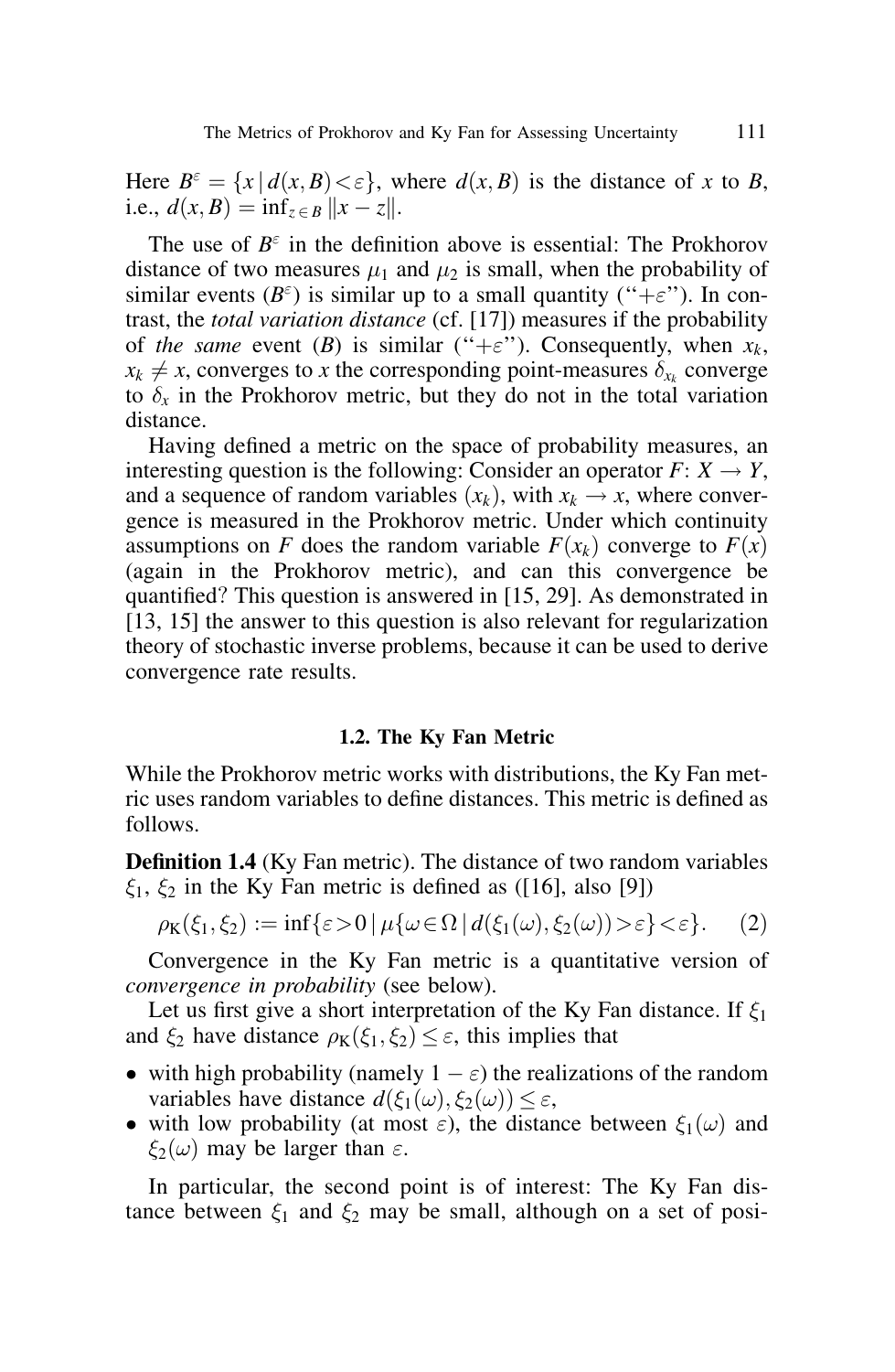tive probability the distance of  $\xi_1(\omega)$  and  $\xi_2(\omega)$  might be arbitrarily large.

In contrast, the expected value is influenced by all events that have positive probability. In particular for non-normally distributed random variables this can make a significant difference. For instance in Section 3 we construct an example for which  $\rho_K(\xi_1, \xi_2) \rightarrow 0$  while  $\mathbb{E}(\|\xi_1 - \xi_2\|^2)$  remains constant or even tends to infinity. This is also relevant for convergence rates for stochastic inverse problems, as a numerical example in [18, Ch. 5] shows:

Example. The quality of the solutions there is measured by some parameter s, where  $s = 0$  corresponds to a deterministic problem with well-behaved solution; with growing s the probability of "bad" solutions increases. While now the Ky Fan metric gives

$$
\rho_{\mathrm{K}}(x_{k_*(\delta)}^\delta, x^\dagger)_{H^1(I)} = \mathcal{O}\big(\delta^{2\nu/(2\nu+1+s)}\big),
$$

i.e., a convergence rate that slows down gradually for increasing s, the rate in expectation is given as

$$
\mathbb{E}\Big(\|x^{\dagger}-x_{k_*}^{\delta}\|_{H^1(I)}^2\Big)^{1/2}\leq \begin{cases} \mathcal{O}\big(\delta^{2\nu/(2\nu+1)}\big), & 0 < s < \nu + \frac{1}{2}, \\ \infty, & \nu + \frac{1}{2} \leq s, \end{cases}
$$

i.e., it remains constant for a while, and switches to non-convergence suddenly. $2$ 

So on the one hand measuring convergence in expectation, one is restricted to a smaller class of random variables. On the other hand, the expected value does not give information about particular realizations, while the Ky Fan distance gives a good bound with probability  $1 - \varepsilon$ .

## 1.3. Relations Between Prokhorov and Ky Fan Metric

Let us in the following consider some connections and differences between the Ky Fan metric and the Prokhorov metric.

In case we are interested in the distance of a random variable to a point, or respectively, the distance of a distribution to a pointmeasure, it turns out that the Ky Fan distance and the Prokhorov distance are equal.

<sup>&</sup>lt;sup>2</sup> Of course the involved coefficients in the  $\mathcal{O}(\cdot)$ -notation do not remain constant. But since these constants are in practice unavailable, the focus in inverse-problems theory is on the appearing exponents in the convergence rate (see [12]).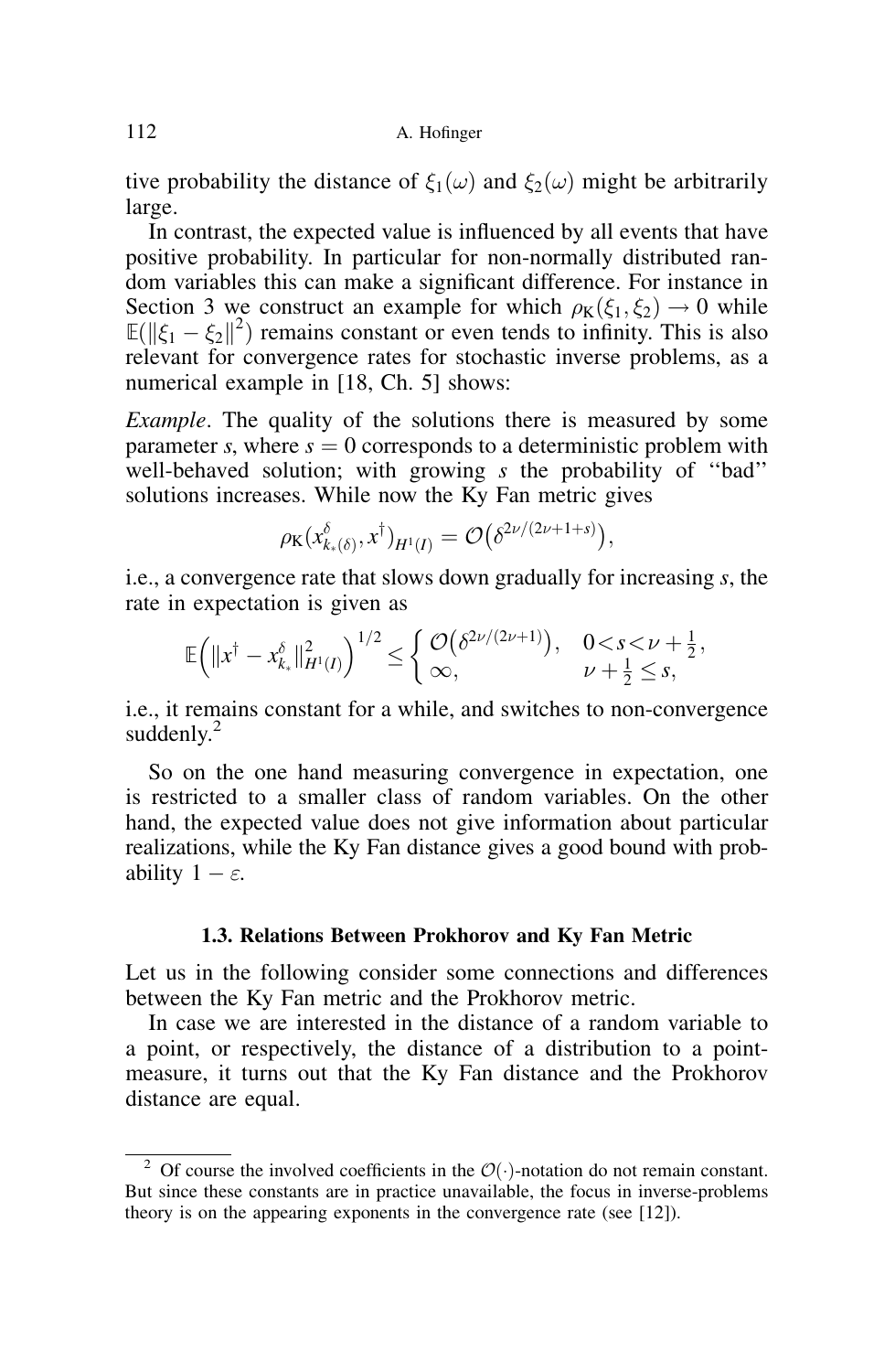**Proposition 1.5.** Let  $\xi_1, \xi_2$  be two random variables with distributions  $\mu_1$ ,  $\mu_2$ . Let one of the random variables be constant. Then

$$
\rho_{\mathbf{K}}(\xi_1,\xi_2)=\rho_{\mathbf{P}}(\mu_1,\mu_2).
$$

*Proof.* It suffices to show that  $\rho_K(\xi_1, \xi_2) \leq \rho_P(\mu_1, \mu_2)$  (see Proposition 1.7 below for the converse estimate).

Suppose that  $\xi_1$  is constant, i.e.,  $\xi_1(\omega) = x_1$  for almost all  $\omega \in \Omega$ . According to Definition 1.3 we have for arbitrary Borel-sets  $B$  and  $\varepsilon > \rho_P(\mu_1, \mu_2)$ 

$$
\mu_1(B) < \mu_2(B^{\varepsilon}) + \varepsilon.
$$

In particular this also holds for the set  $B = \{x_1\}$ . For this choice we obtain

$$
1 - \varepsilon < \mu_2(B^{\varepsilon})
$$
  
=  $\mu\{\omega \in \Omega \mid \xi_2(\omega) \in B^{\varepsilon}\}\$   
=  $\mu\{\omega \in \Omega \mid d(\xi_2(\omega), x_1) \le \varepsilon\}.$ 

Via Definition 1.4 this implies  $\rho_K(\xi_1, \xi_2) \leq \varepsilon$ . Taking the infimum with respect to  $\varepsilon > \rho_P(\mu_1, \mu_2)$  concludes the proof.

If we are interested in the distance of two genuine random variables, more effort is necessary to connect the Prokhorov metric and the Ky Fan metric. The following theorem, originally obtained by STRASSEN [27] and extended by DUDLEY [8], is an important tool for this task. (The proof of the following result can also be found in [9, ch. 11.6].)

**Theorem 1.6** (STRASSEN). Let  $(\mathcal{X}, d)$  be a separable metric space and  $\mathcal{M}(\mathcal{X})$  be the set of Borel probability measures on X,  $\mu_1$ ,  $\mu_2$  be elements of this space. Let  $\alpha \geq 0$  and  $\beta \geq 0$ . Then the following statements are equivalent:

(i)  $\mu_1(B) \leq \mu_2(B^{\alpha}) + \beta$  for all Borel sets B.

(ii) For any  $\varepsilon > 0$  there exists  $\mu_{1/2} \in \mathcal{M}(\mathcal{X} \times \mathcal{X})$  with  $\mu_1 = \mu_{1/2} \circ \pi_1^{-1}$ ,  $\mu_2 = \mu_{1/2} \circ \pi_2^{-1}$  and  $\mu_{1/2}(d(x_1, x_2) > \alpha + \varepsilon) \leq \beta + \varepsilon$ . Here  $\pi_1$ ,  $\pi_2$ are the natural projections from  $\mathcal{X} \times \mathcal{X}$  onto  $\mathcal{X}$ , i.e.,  $\pi_1(x_1, x_2) = x_1$ ,  $\pi_2(x_1, x_2) = x_2.$ 

Here  $B^{\alpha}$  denotes the closure of  $B^{\alpha}$ . If furthermore X is complete, this equivalence also holds for the case  $\varepsilon = 0$ .

This theorem immediately gives the following relation between the Prokhorov metric and the Ky Fan metric [9, 25, 27].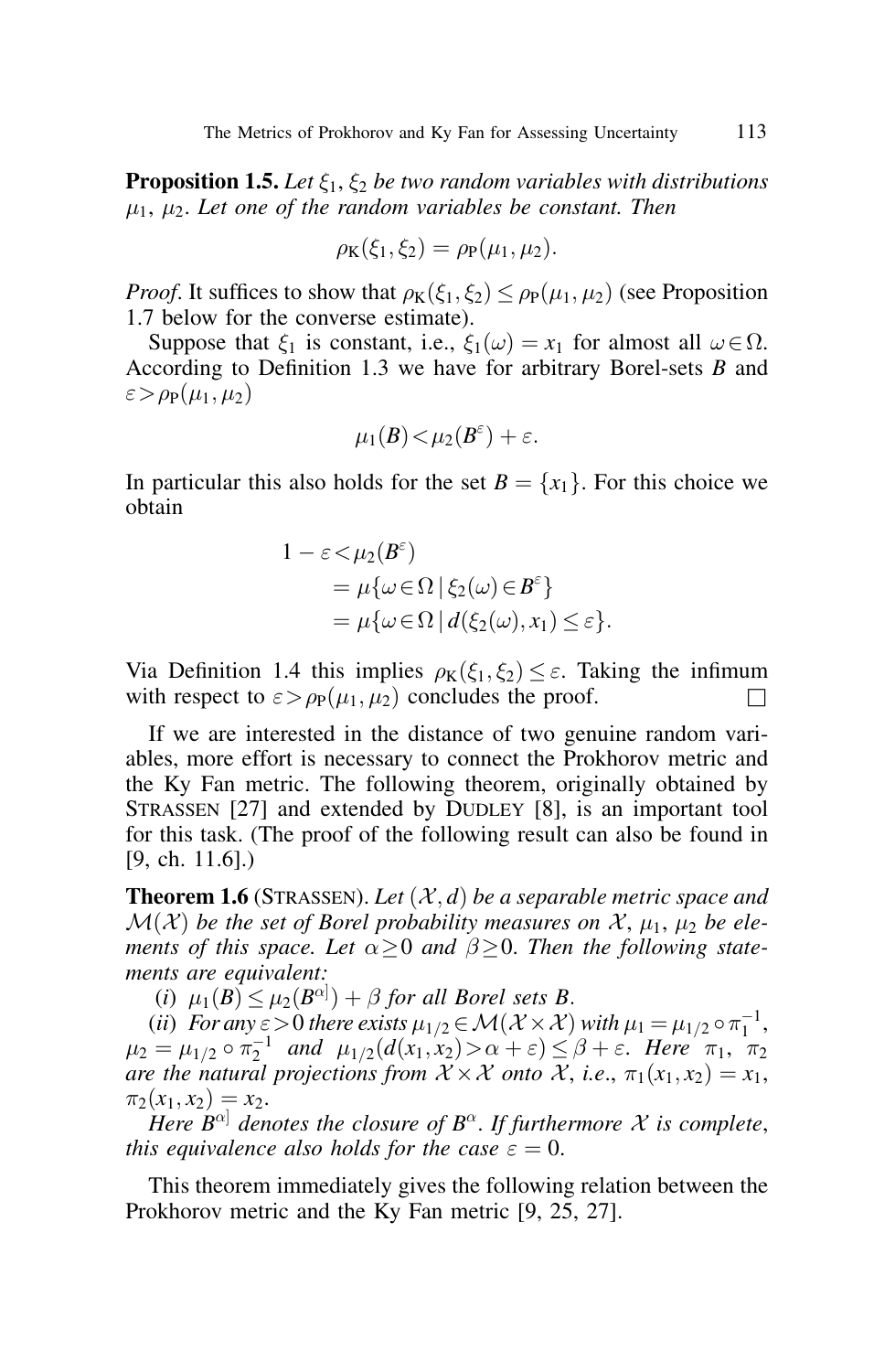**Proposition 1.7.** Let the assumptions of Theorem 1.6 be satisfied, and  $X$  be complete. Then with the notation of Theorem 1.6 the following statements are equivalent:

(i) The Prokhorov distance of two measures  $\mu_1$ ,  $\mu_2$  satisfies  $\rho_P(\mu_1, \mu_2) \leq \varepsilon$ .

(ii) There exist random variables  $\xi_1$  and  $\xi_2$  such that  $\mu_1$  and  $\mu_2$  are the distributions of  $\xi_1$  and  $\xi_2$ , respectively, and  $\rho_K(\xi_1, \xi_2) \leq \varepsilon$ .

Thus, we always have  $\rho_P(\mu_1, \mu_2) \leq \rho_K(\xi_1, \xi_2)$ ; for given  $\mu_1$ ,  $\mu_2$  we can find  $\xi_1, \xi_2$  and a joint distribution  $\mu_{1/2} \in \mathcal{M}(\mathcal{X} \times \mathcal{X})$  such that equality holds.

*Proof.* Let  $\rho_P(\mu_1, \mu_2) = \varepsilon$ . Then by Definition 1.3 (note that the set on the right is closed)

$$
\mu_1(B)\leq \mu_2(B^{\varepsilon]})+\varepsilon.
$$

The Theorem of STRASSEN now guarantees existence of  $\mu_{1/2} \in \mathcal{M}(\mathcal{X} \times \mathcal{X})$  with the property

$$
\mu_{1/2}(d(x_1,x_2)>\varepsilon)\leq\varepsilon,
$$

so  $\rho_K(\pi_1, \pi_2) \leq \rho_P(\mu_1, \mu_2)$ , where the projections  $\pi_1$  and  $\pi_2$  are seen as random variables from  $X \times X$  to X. The distributions of  $\pi_1$  and  $\pi_2$ are  $\mu_1$  and  $\mu_2$ , respectively.

For the converse implication, suppose  $\rho_K(\xi_1, \xi_2) = \varepsilon$ , and choose  $\delta$  > 0. Via STRASSEN's theorem this implies

$$
\mu_1(B) \leq \mu_2(B^{\varepsilon+\delta}) + \varepsilon + \delta.
$$

To obtain an open set on the right-hand side, we can estimate

$$
\mu_1(B) \leq \mu_2(B^{\varepsilon+2\delta}) + \varepsilon + 2\delta.
$$

This holds for all Borel-sets B, and therefore  $\rho_P(\mu_1, \mu_2)$  $\rho_K(\xi_1, \xi_2) + 2\delta$ . The estimate follows by building the infimum with respect to  $\delta$  > 0.

Since the Prokhorov distance of two measures  $\mu_1$  and  $\mu_2$  is so closely related to the Ky Fan distance of corresponding random variables  $\xi_1$  and  $\xi_2$ , the appearance of many convergence results remains unchanged when the Prokhorov metric is replaced by the Ky Fan metric. For instance the structure of the lifting result presented in [13, Thm. 2.1] remains unchanged when  $\rho_P(\cdot, \cdot)$  is replaced by  $\rho_K(\cdot, \cdot)$ (see [18, Thm. 1.15]).

Let us now turn to differences between the Prokhorov metric and the Ky Fan metric.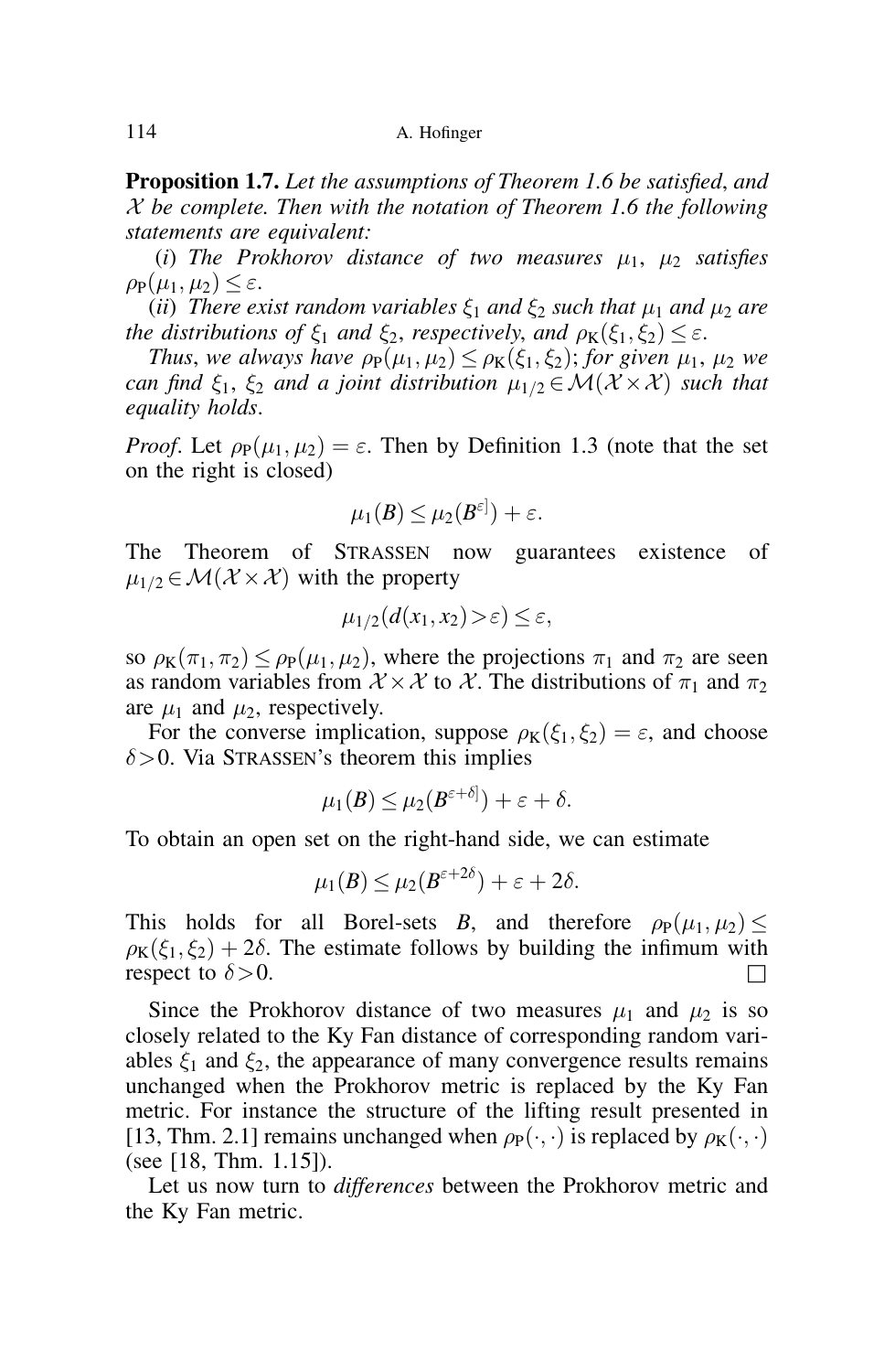As already noted, the Ky Fan distance gives information about concrete realizations of random variables, while the Prokhorov distance only works with the underlying distributions. To underline this difference, consider tossing a fair coin, where we denote the outcome "heads" by  $+1$  and "tails" by  $-1$ . Now suppose that (maybe due to an assembly error) our measurement device always observes the opposite outcome, i.e., it measures ''heads'' when there is ''tails'' and vice versa. What is the measurement error for this experiment?

- For the Ky Fan metric the error clearly is equal to 1: In 100% of the cases we measure  $+1$  instead of  $-1$  and vice versa. So with probability 1 the measurement error is larger than 1 (cf. Definition 1.4).
- $\bullet$  In contrast, for the Prokhorov metric the error is 0, i.e., the observation seems to be noise free (!): In 50% of the cases we observe the outcome  $+1$ , in 50% of the cases we observe the outcome  $-1$ . Although each single measurement is wrong, in total we find that the experiment describes a binomial distribution with parameter  $\frac{1}{2}$ , which is the correct observation.

This example indicates that results in the Ky Fan metric will typically be suitable when the focus is on random variables. In particular, an estimate in the Ky Fan metric gives a *confidence interval* for concrete realizations; if  $\rho_K(\xi_1, \xi_2) \leq \varepsilon$ , with probability  $1 - \varepsilon$  the realizations  $\xi_1(\omega)$  and  $\xi_2(\omega)$  have distance less than  $\varepsilon$ .

In contrast, convergence results in the Prokhorov metric are of interest, when the observed data are a distribution. Consider a biological system where the growth behavior of cells is to be analyzed (cf. [1]). While it is possible to determine, e.g., the distribution of the cell sizes within the system (maybe even in a time-dependent way), there may be no means to track the behavior of only a single cell. Clearly, it is not possible to use this input data to determine parameters of individual cells; so one cannot ask for more than convergence of the reconstructed distribution to the correct value. The Prokhorov metric is the right tool to measure convergence in such a situation.

### 1.4. Further Properties of the Prokhorov Metric

In this section we mention some additional properties of the Prokhorov metric. Suppose in the following that  $\hat{\mathcal{X}}$  is a vector space equipped with a metric, and  $\mathcal{M}(\mathcal{X})$  is the set of probability measures on this space. Some strong relations hold between the space  $\mathcal{X}$ , and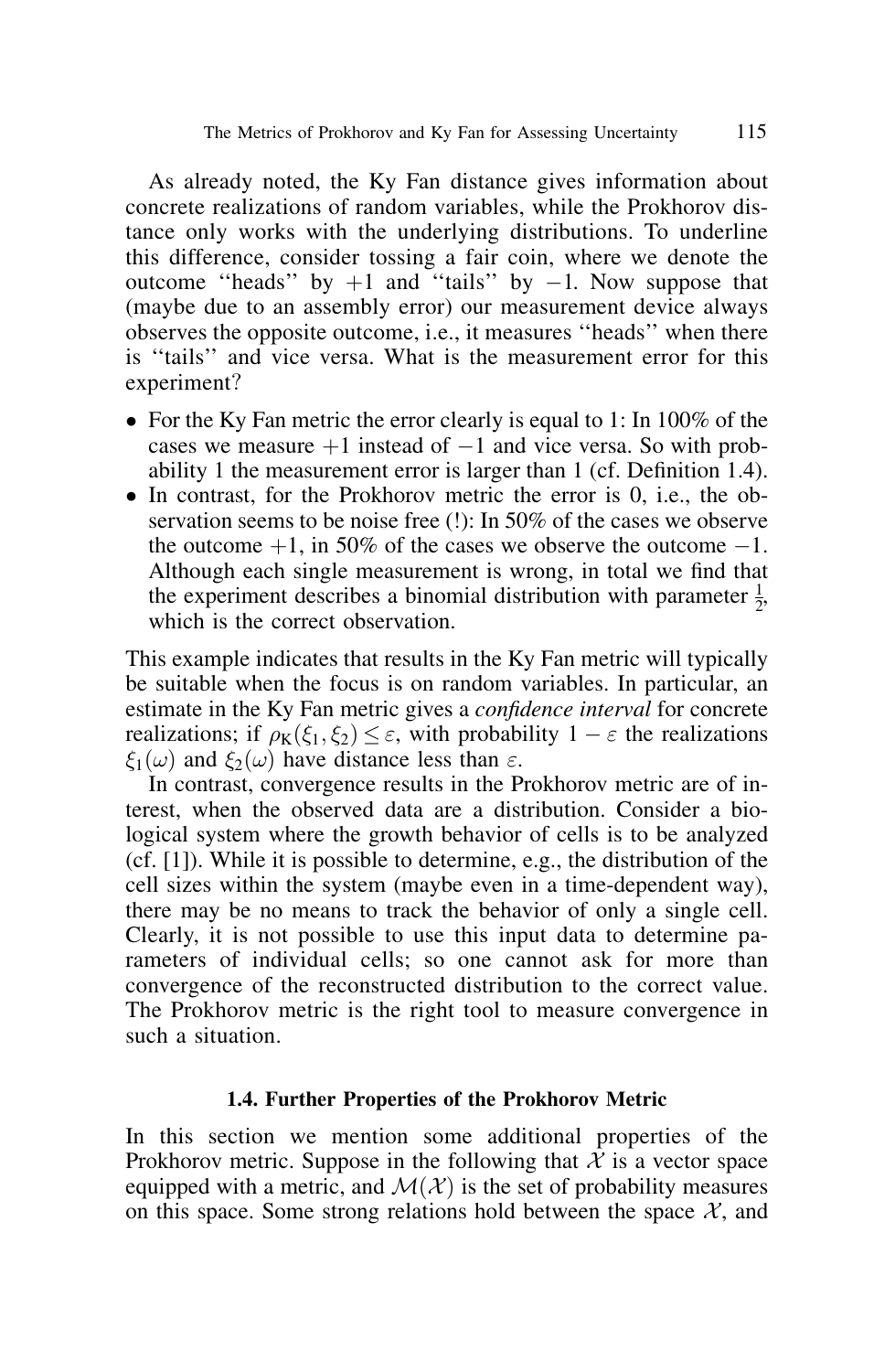$\mathcal{M}(\mathcal{X})$  equipped with the metric  $\rho_P(\cdot, \cdot)$ ; these results were obtained by PROKHOROV in  $[23]$  (cf.  $[22]$ ).

- $\bullet$   $\mathcal{M}(\mathcal{X})$  can be metrized as a separable metric space if and only if X is itself a separable metric space.
- $\bullet$   $\mathcal{M}(\mathcal{X})$  is a Polish space (i.e., separable, metric and *complete*) if and only if  $X$  is Polish.
- $\bullet$   $\mathcal{M}(\mathcal{X})$  is a *compact* metric space if and only if X is compact metric.

The last fact was used in [1] to show that a certain approximation scheme leads to convergence in the Prokhorov metric: In the considered case an ODE in a biological system is influenced by some real valued random variable  $C(\omega)$ , each individual carrying a different realization of C. The goal in [1] was now to recover the distribution of  $C(\omega)$  via a time-dependent measurement of the evolution of the system. Since in [1]  $\overline{C}(\omega)$  was confined to some closed interval, we obtain from the above statement that also the corresponding distributions come from a compact space, and thus, have convergent subsequences in the Prokhorov metric. If the desired quantity was no real or (finite dimensional) vector-valued random variable  $\tilde{C}$ , but a random function this approach would fail, since closed bounded sets in infinite dimensional spaces need not be compact.

# 2. Comparison with Other Concepts

In the following we consider various other approaches that are common when describing convergence of random variables. This comparison is split into qualitative and quantitative concepts. As qualitative ones we choose the two common concepts convergence almost surely and *convergence in probability*; as quantitative ones we choose such concepts that have been used in the theory of stochastic inverse problems (see, e.g., [6, 26]).

# 2.1. Qualitative Concepts

**Convergence almost surely:** A sequence  $x_k$  converges to x almost surely (a.s.), when for almost all  $\omega$ 

$$
||x_k(\omega) - x(\omega)|| \to 0,
$$
\n(3)

i.e., except on a null set,  $x_k(\omega)$  converges point-wise to  $x(\omega)$ . Almost sure convergence implies convergence in the Ky Fan metric; the converse is true for subsequences (Propositions 2.1 and 2.2 below).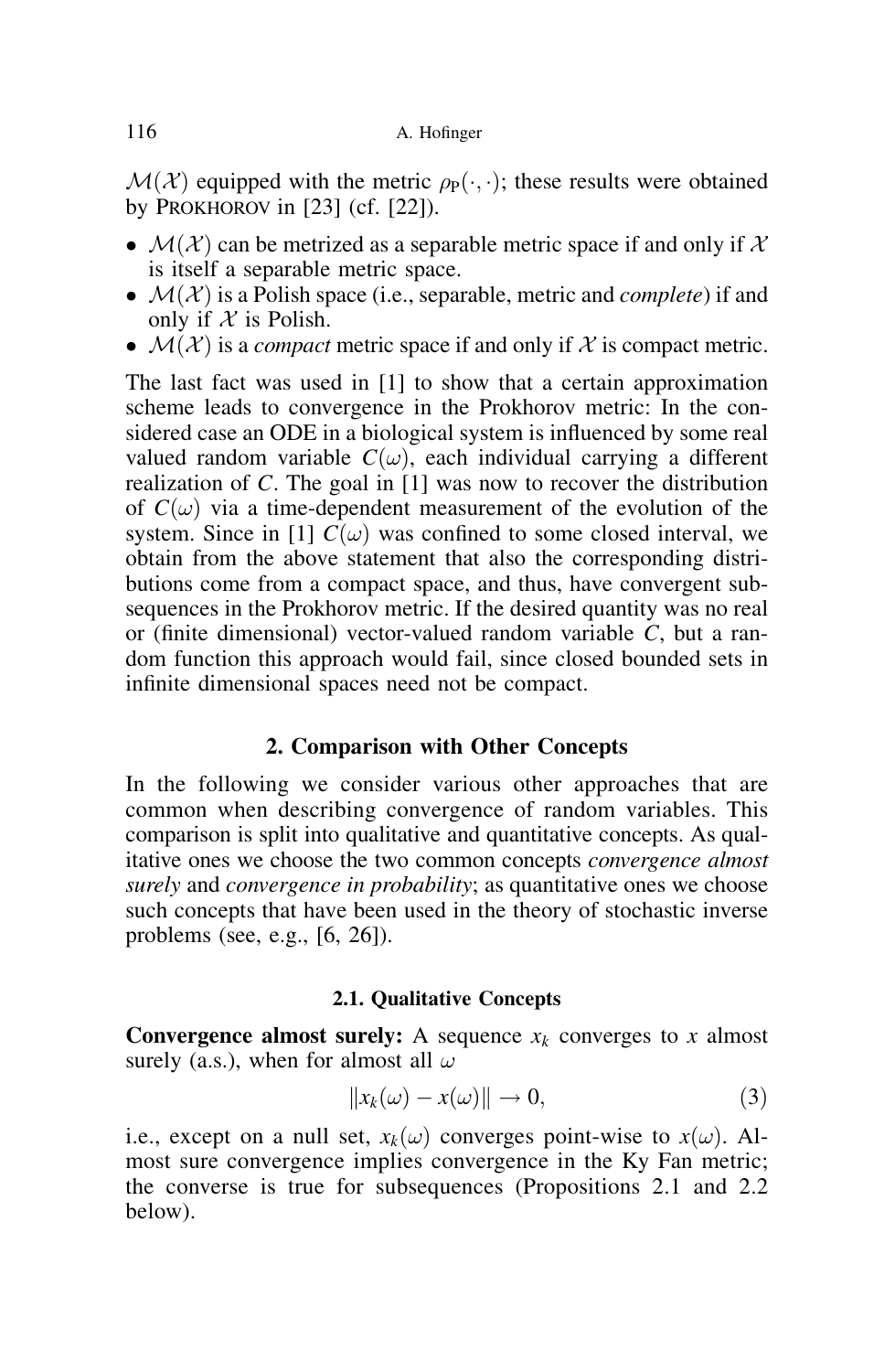**Convergence in probability:** A sequence  $x_k$  converges to x in probability, when for all  $\varepsilon > 0$ 

$$
\mu\{\omega\in\Omega\mid ||x_k(\omega)-x(\omega)||>\varepsilon\}\to 0.
$$

Comparing this definition with (2), it can be seen easily that this type of convergence is equivalent to convergence in the Ky Fan metric (see also [16]).

Relations between almost sure convergence and convergence in probability are well-known (see e.g., [2, 3, 7, 9, 11]). Because convergence in the Ky Fan metric is a quantitative version of convergence in probability analogous results hold for the Ky Fan metric as well. In the following we discuss these relations between almost sure convergence and convergence in the Ky Fan metric. The first theorem follows immediately from the analogous result for convergence in probability.

**Proposition 2.1.** Let  $x_k \to x$  almost surely. Then  $\rho_K(x_k, x) \to 0$ .

The converse result is not true. Nevertheless, it is well known that convergence in probability implies almost sure convergence at least of subsequences (see, e.g., [9, 11]). The next proposition gives a quantitative version of this statement for the Ky Fan metric<sup>3</sup>.

**Proposition 2.2.** Let  $x_k$  converge to x in the Ky Fan metric. Then for any  $\eta$  > 0 and  $\varepsilon$  > 0 there exist  $\Omega_{\varepsilon}$ ,  $\mu(\Omega_{\varepsilon})$   $\geq$  1  $\varepsilon$ , and a subsequence  $x_{k_i}$  with

$$
||x_{k_j}(\omega) - x(\omega)|| \le (1 + \eta)\rho_K(x_{k_j}, x) \quad \text{for all} \quad \omega \in \Omega_{\varepsilon}.
$$

Furthermore there exists a subsequence that converges to x almost surely.

*Proof.* Set  $\delta_k := (1 + \eta)\rho_K(x_k, x)$ . By Definition 1.4, for given  $\delta_k$ , there exists a set  $\Omega_{\delta_k}$  with

$$
\mu(\Omega_{\delta_k}) \ge 1 - \delta_k
$$
, and  $\omega \in \Omega_{\delta_k} \Longrightarrow ||x(\omega) - x_k(\omega)|| \le \delta_k$ .

In general we cannot deduce convergence of  $x_k(\omega)$  to  $x(\omega)$  for  $\omega \in \Omega_{\delta_k}$ and  $\delta_k \to 0$ , since the sets  $\Omega_{\delta_k}$  may have empty intersection for  $\delta_k \to 0$ . Thus we need the following construction. For arbitrary  $\varepsilon > 0$  and  $\delta_k \to 0$ we pick a subsequence  $(\delta_{kj})$  with  $\sum_{j=1}^{\infty} \delta_{kj} \leq \varepsilon$ , and introduce the set

$$
\Omega_\varepsilon:=\bigcap_{j=1}^\infty \Omega_{\delta_{k^j}},
$$

<sup>&</sup>lt;sup>3</sup> Presumably, the following result has not been explicitly derived before, since only little attention was paid to the Ky Fan metric in the past.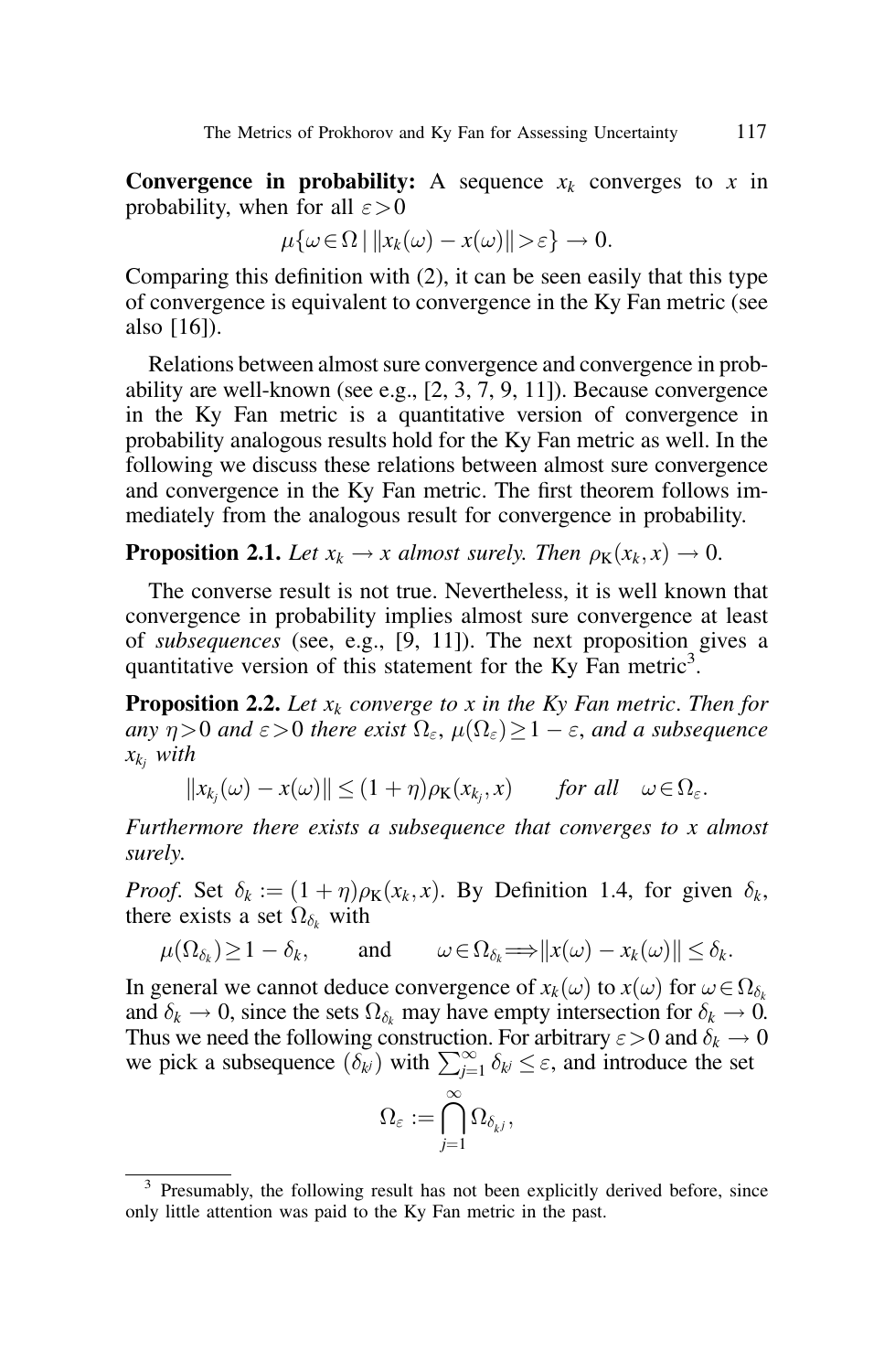which is a subset of every  $\Omega_{\delta_{k,l}}$ . This set has measure  $\mu(\Omega_{\varepsilon}) \geq 1 - \varepsilon$ since

$$
\mu\left(\bigcap_{j=1}^{\infty} \Omega_{\delta_{kj}}\right) = \mu\left(\Omega \setminus \bigcup_{j=1}^{\infty} \left(\Omega \setminus \Omega_{\delta_{kj}}\right)\right) = 1 - \mu\left(\bigcup_{j=1}^{\infty} \left(\Omega \setminus \Omega_{\delta_{kj}}\right)\right)
$$

$$
\geq 1 - \sum_{j=1}^{\infty} \mu\left(\Omega \setminus \Omega_{\delta_{kj}}\right) \geq 1 - \varepsilon.
$$

Since  $\Omega_{\varepsilon}$  is a subset of every  $\Omega_{\delta_{\varepsilon i}}$  we have

$$
\forall \omega \in \Omega_{\varepsilon} \subseteq \Omega_{\delta_{k}j} \colon \quad ||x(\omega) - x_{k_j}(\omega)|| \leq \delta_{k^j},
$$

which proves the first statement.

For the second statement, consider the set N on which  $x_{k_i}$  does not converge to  $x$ . This set is given as

$$
N = \{ \omega \mid \exists \tilde{\varepsilon} > 0 \,\forall j_0 \in \mathbb{N} \exists j \ge j_0 : \|x_{k_j}(\omega) - x(\omega)\| \ge \tilde{\varepsilon} \}
$$
  
= 1 - \{ \omega \mid \forall \tilde{\varepsilon} > 0 \,\exists j\_0 \in \mathbb{N} \,\forall j \ge j\_0 : \|x\_{k\_j}(\omega) - x(\omega)\| < \tilde{\varepsilon} \}.

Similarly to  $\Omega_{\varepsilon}$  above, we define the set  $\Omega_{j_0}$  as

$$
\Omega_{j_0} := \bigcap_{j \ge j_0} \Omega_{\delta_{k^j}} = \{ \omega \mid \forall j \ge j_0 : ||x_{k_j}(\omega) - x(\omega)|| < \delta_{k^j} \}
$$
  

$$
\subseteq \{ \omega \mid \forall \tilde{\varepsilon} > 0 \ \exists j_0 \in \mathbb{N} \ \forall j \ge j_0 : ||x_{k_j}(\omega) - x(\omega)|| < \tilde{\varepsilon} \}.
$$

Since the sequence  $x_{k_i}$  is uniformly convergent to x on the set  $\Omega_{j_0}$ , we can estimate

$$
\mu(N) = 1 - \mu(\{\omega \mid \forall \tilde{\varepsilon} > 0 \exists j_0 \in \mathbb{N} \forall j \ge j_0 : ||x_{k_j}(\omega) - x(\omega)|| < \tilde{\varepsilon}\})
$$
  
\n
$$
\le 1 - \mu(\{\omega \mid \forall j \ge j_0 : ||x_{k_j}(\omega) - x(\omega)|| < \delta_{k_j}\})
$$
  
\n
$$
= 1 - \mu\left(\bigcap_{j \ge j_0} \Omega_{\delta_{k_j}}\right)
$$
  
\n
$$
= \mu\left(\bigcup_{j \ge j_0} \Omega \setminus \Omega_{\delta_{k_j}}\right) \le \sum_{j \ge j_0} \delta_{k_j}.
$$

Since  $\sum \delta_{kj} \leq \varepsilon$ , and this sum is absolutely convergent, we obtain

$$
\sum_{j\geq j_0}\delta_{k^j}\to 0\qquad\text{as}\qquad j_0\to\infty.
$$

Hence N is a null set;  $x_{k_i}$  converges to x almost surely.  $\Box$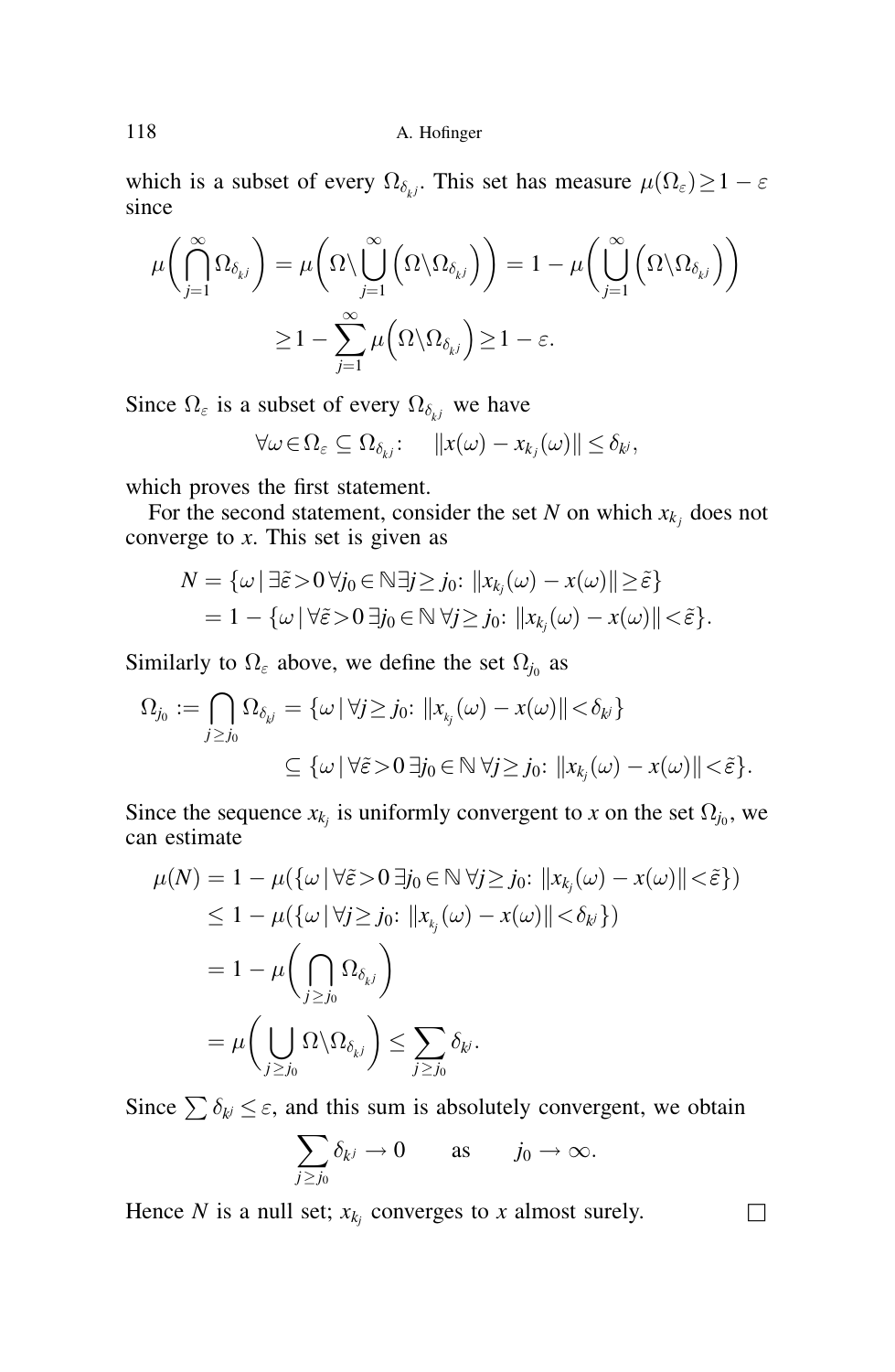### 2.2. Quantitative Concepts

Now we turn to quantitative concepts to measure convergence of random variables. Two common concepts are expected values and probability estimates.

Convergence in expectation: Here we look for bounds on the expected value of the distance, defined as

$$
\mathbb{E}(\|x_k - x\|^2) := \int_{\Omega} \|x_k(\omega) - x(\omega)\|^2 d\mu(\omega).
$$
 (4)

For the case  $X = L_2(I)$ , we find that  $\mathbb{E}(\|\cdot\|^2)$  is a (weighted) norm on the product space  $\hat{L_2}(\Omega \times I)$ .

**Probability estimates:** Similarly as for the Ky Fan metric, the space  $\Omega$  is split into parts with high and low probability, the resulting estimates have the form $4$ 

$$
\mathbb{P}(\|x_k - x\| \le \varepsilon_1(p)) > 1 - \varepsilon_2(p). \tag{5}
$$

Here  $\varepsilon_1(p)$  and  $\varepsilon_2(p)$  are functions of one or more parameters p. Typically, these functions are continuous.

The concept of expectation can be a too restrictive notion of convergence. A first indication is the fact that almost sure convergence as in (3) does not guarantee that also  $\mathbb{E}(\Vert x_k - x \Vert^2)$  tends to 0; even worse, we could have that  $\mathbb{E}(\Vert x_k - x \Vert^2) = \infty$  and remains unbounded, no matter how large  $k$  is chosen (cf. the examples in Section 3).

Therefore the second error measure can be considered more natural. Assuming that  $x_k$  converges to x almost surely, we have for any fixed  $\varepsilon_1$  that  $\mathbb{P}(\Vert x_k - x \Vert \leq \varepsilon_1)$  tends to 1. Vice versa, for fixed  $\varepsilon_2$  and arbitrary small  $\varepsilon_1>0$  we can find  $k\in\mathbb{N}$  with  $\mathbb{P}(\Vert x_k - x \Vert \leq \varepsilon_1) > 1 - \varepsilon_2$ . A drawback of this concept is that two parameters are necessary to describe the distance; estimates of the form (5) do not form a metric.

But fortunately, via Definition 1.4 these can be translated into estimates in the Ky Fan metric, and via Proposition 1.7 also into the Prokhorov metric. To do this, one has to solve the equation

$$
\varepsilon_1(p)=\varepsilon_2(p)
$$

<sup>4</sup> Depending on the context we will sometimes use the notion of probabilities instead of measures, but of course these are only two different words for the same meaning and  $\mathbb{P}(B) \equiv \mu(B)$ .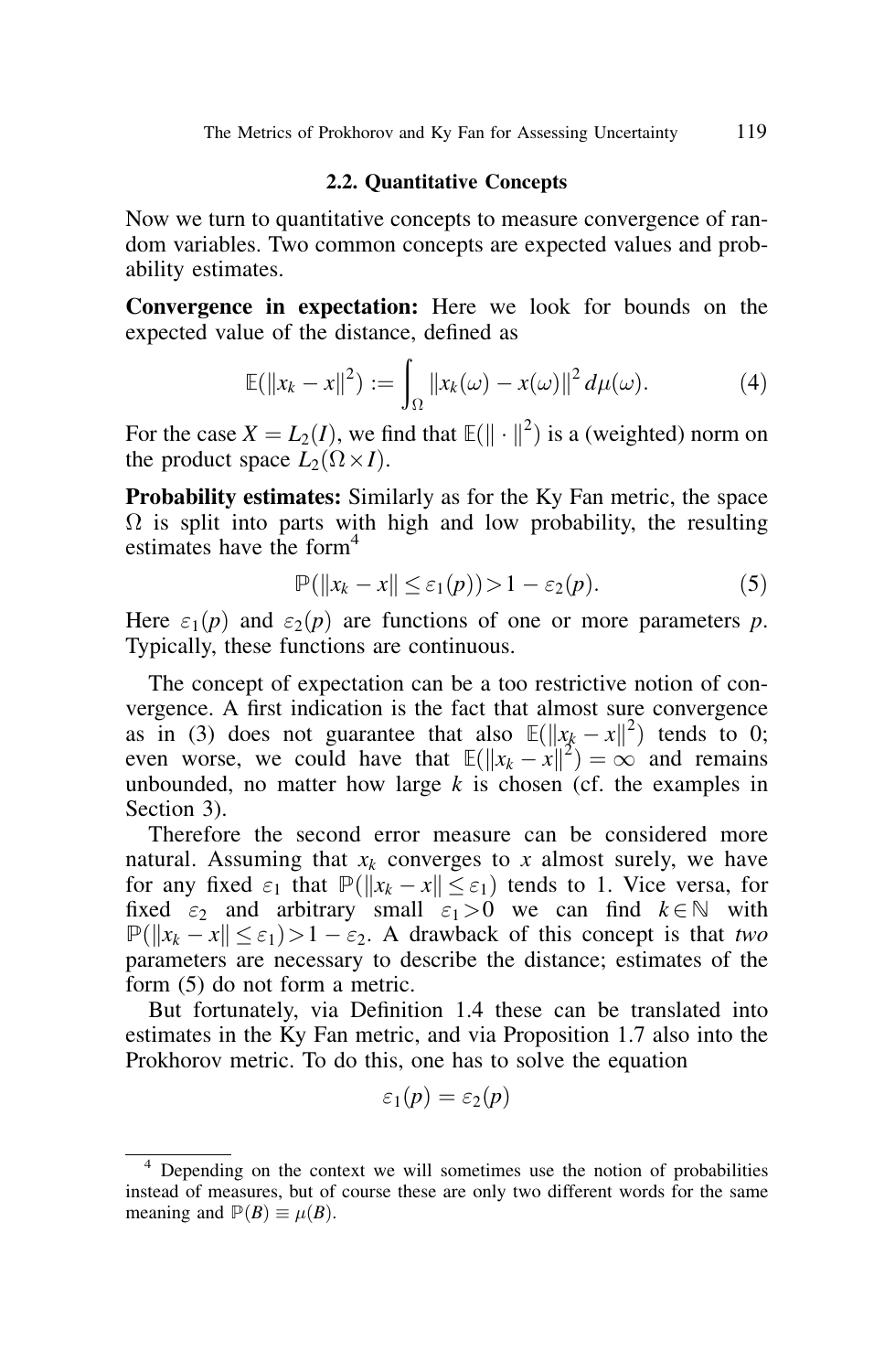for p. The resulting solution gives some  $\varepsilon(p) = \varepsilon_1(p) = \varepsilon_2(p)$  with  $\rho_K(x_k, x) \leq \varepsilon(p)$ . The task of solving this equation is often non-trivial, but as its outcome we obtain a distance between  $x_k$  and x in terms of a metric, which allows us to investigate the speed of convergence.

Thus, concluding we will find that the Ky Fan metric gives:

- A concept that is better suited for treating stochastic problems than the expected value, especially when the distributions of the appearing variables may have 'fat tails', i.e., when there is a higher probability for large values to occur than for a normally distributed random variable. In particular, the Ky Fan distance is always finite, whereas the expected value (4) can be unbounded; pointwise convergence implies convergence in the Ky Fan metric (cf. e.g. the constructions in the next section).
- $\bullet$  A framework that translates estimates as in (5) to an interpretable setup. This allows comparison of new stochastic results with the classical deterministic ones.
- A setting that contains the deterministic results as a special case.

Let us in the following make a more detailed comparison between the Ky Fan metric and the expected value.

## 3. Expectation Versus Ky Fan Metric

### 3.1. Non-Convergence of Expectation

In the following we construct a sequence  $x_k$  that converges to 0 in the Ky Fan metric, but does not converge in expectation. For this construction we define the random variable  $x(\omega)$  as

$$
x(\omega) = \frac{C(\alpha)}{\omega^{\alpha}},\tag{6}
$$

where  $\omega$  is uniformly distributed on  $\Omega = [0, 1]$ . Observe that  $x(\omega)$  is unbounded on the interval [0, 1] for  $\alpha > 0$ ; nevertheless, clearly for  $C(\alpha) \rightarrow 0$  also  $x(\omega)$  tends to 0 on  $(0, 1]$  point-wise.

We now compute the expected value of the distance of  $x(\omega)$  to 0. In the first case we look for the expectation of the absolute value of the error and obtain

$$
\mathbb{E}(|x - 0|) = \int_{\Omega} \frac{C(\alpha)}{\omega^{\alpha}} d\omega = C(\alpha) \int_{\Omega} \omega^{-\alpha} d\omega
$$

$$
= \begin{cases} C(\alpha)/(1 - \alpha), & \alpha < 1, \\ \infty, & \alpha \ge 1. \end{cases}
$$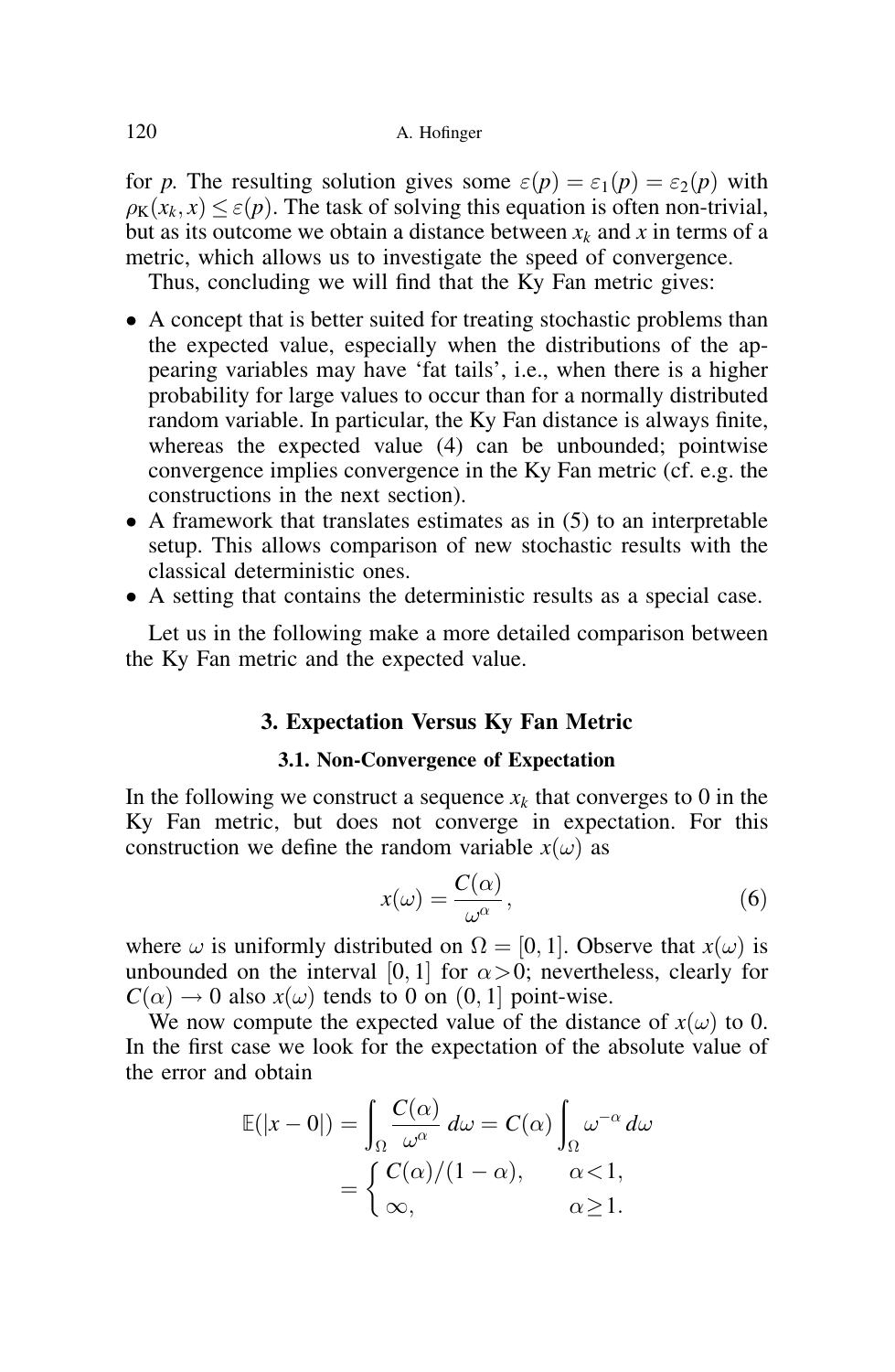For the second case we investigate the square of the absolute value

$$
\mathbb{E}(|x - 0|^2) = \int_{\Omega} \frac{C(\alpha)^2}{\omega^{2\alpha}} d\omega = C(\alpha)^2 \int_{\Omega} \omega^{-2\alpha} d\omega
$$

$$
= \begin{cases} C(\alpha)^2 / (1 - 2\alpha), & \alpha < \frac{1}{2}, \\ \infty, & \alpha \ge \frac{1}{2}. \end{cases}
$$

Observe that, for  $\alpha$  sufficiently large, in both cases the expected value may be infinite, although  $x(\omega)$  tends to 0 pointwise.

Now we compute the Ky Fan distance, therefore we have to find the smallest  $t$  such that

$$
\mathbb{P}(|x(\omega)-0|>t)
$$

Inserting (6) we have for the term on the left

$$
\mathbb{P}\left(\frac{C(\alpha)}{\omega^{\alpha}} > t\right) = \mathbb{P}\left(\frac{1}{\omega} > \left(\frac{t}{C(\alpha)}\right)^{1/\alpha}\right) = \left(\frac{C(\alpha)}{t}\right)^{1/\alpha},
$$

which further leads to the relation

$$
\left(\frac{C(\alpha)}{t}\right)^{1/\alpha}=t.
$$

Solving this equation for  $t$  we obtain for the Ky Fan distance the expression

$$
\rho_{\mathbf{K}}(x,0)=C(\alpha)^{1/(1+\alpha)}.
$$

Now define a sequence of random variables  $x_k(\omega) = C(\alpha_k)/\omega^{\alpha_k}$  with some  $\alpha_k \nearrow 1$  and  $C(\alpha_k) := 1 - \alpha_k$ . Then we obtain that in the Ky Fan metric this sequence tends to 0, indeed

$$
\rho_K(x_k, 0) = (1 - \alpha_k)^{1/(1 + \alpha_k)} \le (1 - \alpha_k)^{1/2} \to 0. \tag{7}
$$

So the random variable  $x_k$  converges to 0 in the Ky Fan metric, nevertheless the expectation does not tend to 0, it even remains constant

$$
\mathbb{E}(|x_k - 0|) = \frac{C(\alpha_k)}{1 - \alpha_k} = 1 \nleftrightarrow 0.
$$
\n(8)

The choice  $\alpha_k \nearrow \frac{1}{2}$  and  $C(\alpha_k) := 1 - 2\alpha_k$  yields the analogous result for  $\mathbb{E}(|x_k - 0|^2)$ . Observe that for the latter choice  $\mathbb{E}(|x_k - 0|^2)$  remains constant while  $\mathbb{E}(|x_k - 0|)$  tends to 0. Furthermore observe that  $C(\alpha_k) := (1 - \alpha_k)^{1/2}$  even leads to divergence in (8), while maintaining convergence in (7).

Clearly, the presented results arise from the unboundedness of the involved random variables. If the distance of the random variables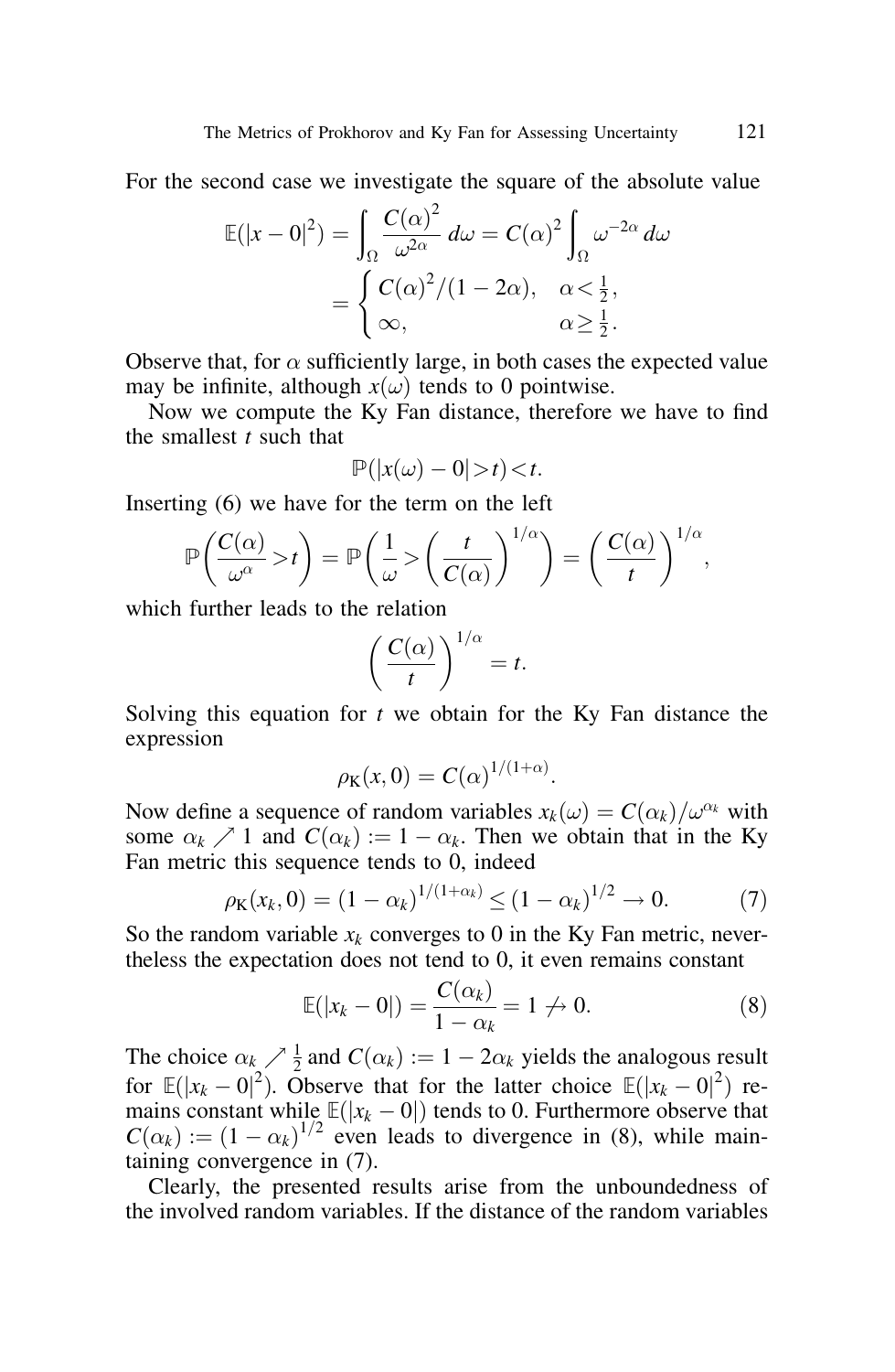$\xi_1$  and  $\xi_2$  is bounded a-priori, we obtain from (2) (with arbitrary  $\varepsilon > \rho_K(\xi_1, \xi_2)$ 

$$
\mathbb{E}(\|\xi_1 - \xi_2\|^2) := \int_{\Omega} \|\xi_1(\omega) - \xi_2(\omega)\|^2 d\mu(\omega)
$$
  

$$
\leq (1 - \varepsilon)\varepsilon^2 + \varepsilon \sup_{\omega \in \Omega} \|\xi_1(\omega) - \xi_2(\omega)\|^2 \leq C\varepsilon.
$$

So for bounded random variables, convergence in the Ky Fan metric implies convergence of the expected value.

### 3.2. Convergence via Markov's Inequality

We have seen that a sequence may converge in the Ky Fan metric, without the need to converge in expectation. On the other hand, comparing the representation (4) with (2) it seems clear that whenever we observe convergence in expectation, also the Ky Fan distance will tend to 0. But can this statement be quantified?

For ''constant'' random variables, i.e., the deterministic case, it turns out that the convergence rate in the Ky Fan metric is the same as the rate observed for the expected value. Furthermore, for the examples in this note we find that the convergence rate in the Ky Fan metric is always slower than the rate observed for the expected value (if the expected value converges). $<sup>5</sup>$ </sup>

A tool to quantify these statements is MARKOV's inequality ([21], cf. [10]).

**Theorem 3.1** (MARKOV). For any non-negative random variable  $X$ and  $c > 0$  we have the estimate

$$
\mathbb{P}(X \ge c) \le \frac{\mathbb{E}(X)}{c}.\tag{9}
$$

From this theorem we obtain, by setting  $X = ||x||^s$  with  $s > 0$ 

$$
\mathbb{P}(\|x\| \ge c) = \mathbb{P}(\|x\|^s \ge c^s) \le \frac{\mathbb{E}(\|x\|^s)}{c^s}.
$$
 (10)

Using this inequality, we can determine bounds on the Ky Fan distance in terms of the expected value as follows.

**Theorem 3.2.** Let  $\mu_1$  and  $\mu_2$  be the distributions of two random variables  $\xi_1$  and  $\xi_2$ . The Ky Fan and the Prokhorov distance of the

 $5$  See also the results in [18, Ch. 5.6].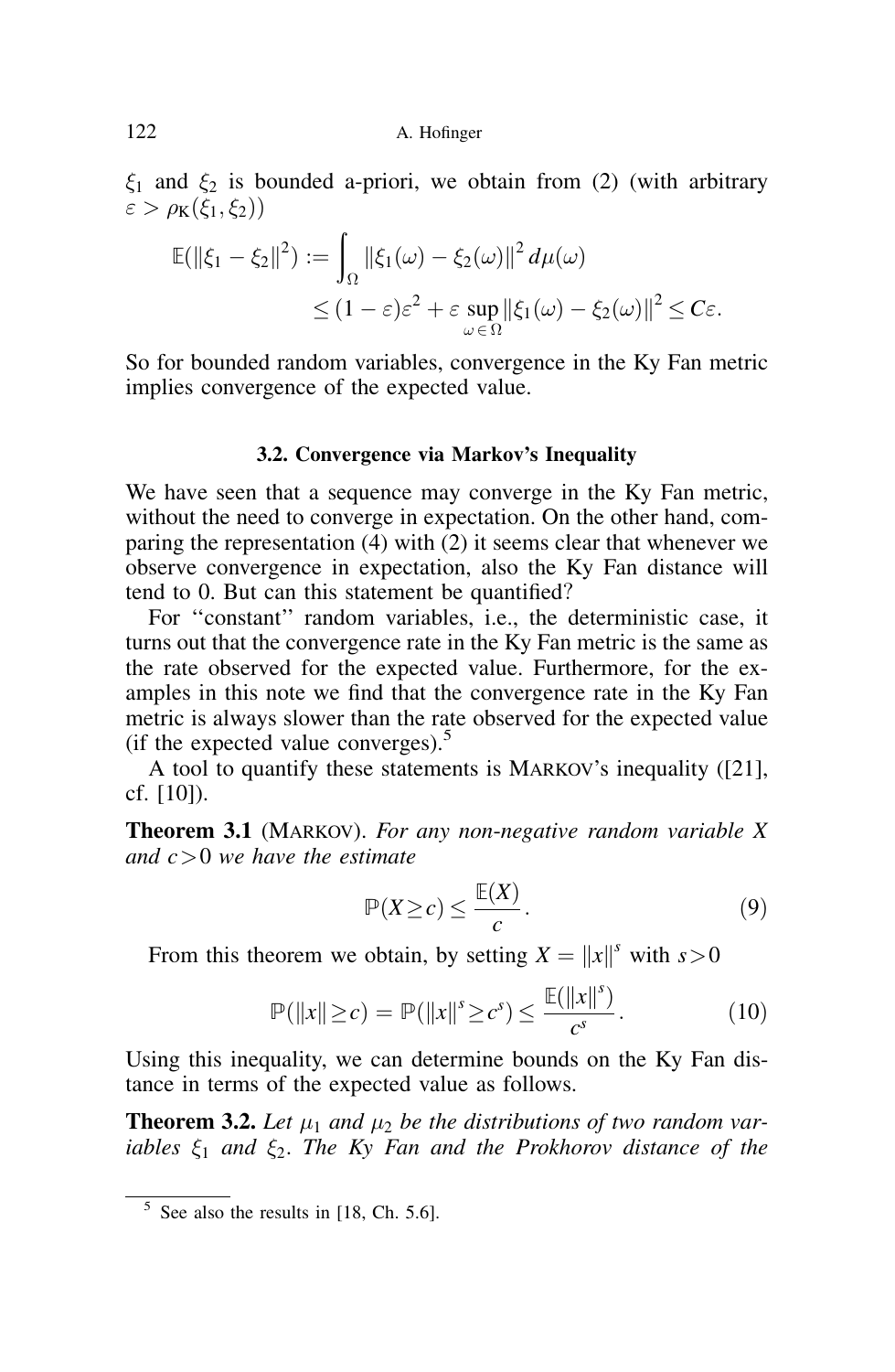distributions can be bounded via the expected value of the distance of the random variables as follows

$$
\rho_P(\mu_1, \mu_2) \le \rho_K(\xi_1, \xi_2) \le \sqrt{\mathbb{E}(\|\xi_1 - \xi_2\|)}.
$$

In particular, for arbitrary  $s > 0$  (with possibly infinite right-hand side)

$$
\rho_{\mathbf{P}}(\mu_1, \mu_2) \le \rho_{\mathbf{K}}(\xi_1, \xi_2) \le \mathbb{E}(\|\xi_1 - \xi_2\|^{s})^{1/(s+1)}.\tag{11}
$$

*Proof.* Due to (10) we have

$$
\mathbb{P}(\|\xi_1 - \xi_2\| \geq c) \leq \frac{\mathbb{E}(\|\xi_1 - \xi_2\|^s)}{c^s}.
$$

Solving the equation  $c = \mathbb{E}(\|\xi_1 - \xi_2\|^s)/c^s$  concludes the proof.  $\square$ 

**Remark 3.3.** The bound in (11) leads to the following expectations:

- If  $\xi_1, \xi_2$  are deterministic quantities, the right-hand side of (11) converges to  $\|\xi_1 - \xi_2\|$  for  $s \to \infty$ , and we obtain that  $\rho_P(\mu_1, \mu_2)$  and  $p_K(\xi_1, \xi_2)$  converge at least as fast as the expected value. (As can be seen from (1) and (2) here even  $\rho_P(\mu_1, \mu_2) = \rho_K(\xi_1, \xi_2) = ||\xi_1 - \xi_2||$ .)
- If the probability for large values of  $\xi_1, \xi_2$  decays exponentially fast (as it is for instance the case for Gaussian random variables), all moments are finite, but they will grow with s. The relation from  $\rho_P(\mu_1, \mu_2)$  and  $\rho_K(\xi_1, \xi_2)$  to  $\mathbb{E}(\|\xi_1 - \xi_2\|)$  becomes logarithmic (cf. [18, Ch. 6.2]).
- Finally, if not infinitely many moments are finite, but only moments up to some  $s_0 < \infty$ , the speeds in the two concepts can show significant differences (cf. the previous section and [18, Ch. 5]). This is for instance the case when  $\xi_1, \xi_2$  are decaying polynomially, or come from a Lévy-distribution ([4, 24]).

In this work, we investigated properties of the Prokhorov and the Ky Fan metric, and pointed out connections and differences to other measures of convergence. For the Prokhorov metric, convergence (with rates) of Tikhonov regularized solutions of stochastic linear illposed problems was investigated in [13]. In [18] as well as in some forthcoming papers, these results of [13] have been extended to nonlinear problems, to more general regularization methods, and to the Ky Fan metric.

Finally, it should be mentioned that these concepts will also allow to obtain quantitative convergence results for estimators obtained by the Bayesian approach of inverse problems (see [20]).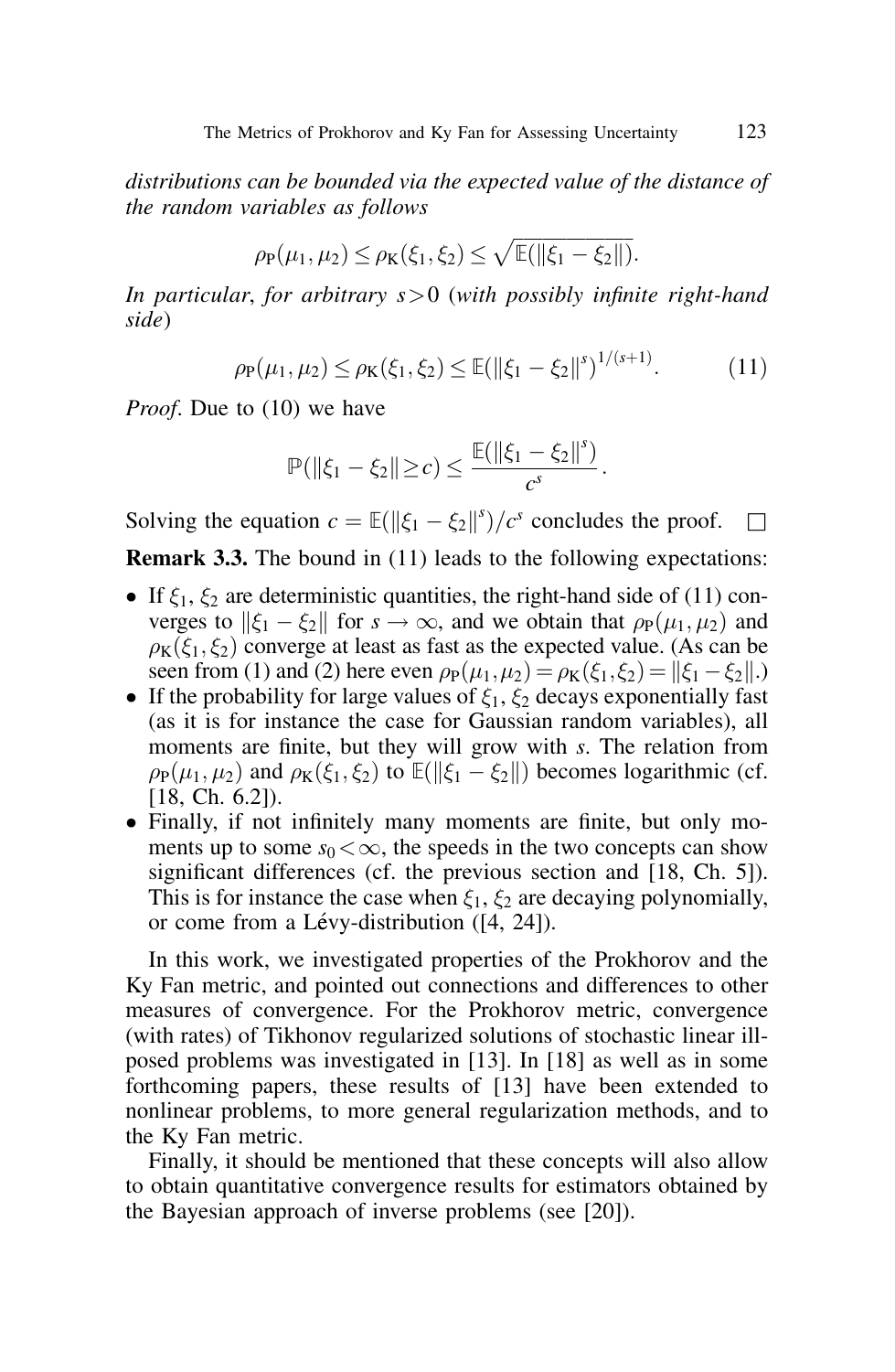### Acknowledgments

The author thanks Prof. H. W. ENGL and S. KINDERMANN for useful and stimulating discussions.

This work has been supported by the Austrian National Science Foundation FWF under project grant SFB F013/F1308.

### **References**

- [1] BANKS, H. T., BIHARI, K. L. (2001) Modelling and estimating uncertainty in parameter estimation. Inverse Problems 17: 95–111
- [2] BARTLE, R. G. (1966) The Elements of Integration. Wiley, New York
- [3] BAUER, H. (1972) Probability Theory and Elements of Measure Theory. Holt, Rinehart and Winston, Orlando, Florida
- [4] BERTOIN, J. (1996) Lévy Processes (Cambridge Tracts in Mathematics, Vol. 121). Cambridge University Press, Cambridge
- [5] BILLINGSLEY, P. (1968) Convergence of Probability Measures. Wiley, New York
- [6] BISSANTZ, N., HOHAGE, T., MUNK, A. (2004) Consistency and rates of convergence of nonlinear Tikhonov regularization with random noise. Inverse Problems 20: 1773–1789
- [7] DAVIDSON, J. (1994) Stochastic Limit Theory. The Clarendon Press/Oxford University Press, New York
- [8] DUDLEY, R. M. (1968) Distances of probability measures and random variables. Ann. Math. Stat. 39: 1563–1572
- [9] DUDLEY, R. M. (2003) Real Analysis and Probability, 2nd ed. Cambridge University Press, Cambridge, UK
- [10] EISENBERG, B., GHOSH, B. (2001) A generalization of Markov's inequality. Stat. Probab. Lett. 53: 59–65
- [11] ELSTRODT, J. (1999) Maß- und Integrationstheorie (Measure and Integration Theory), 2., korr. Aufl. Springer, Berlin Heidelberg New York
- [12] ENGL, H. W., HANKE, M., NEUBAUER, A. (1996) Regularization of Inverse Problems. Kluwer, Dordrecht
- [13] ENGL, H. W., HOFINGER, A., KINDERMANN, S. (2005) Convergence rates in the Prokhorov metric for assessing uncertainty in ill-posed problems. Inverse Problems 21: 399–412
- [14] ENGL, H. W., WAKOLBINGER, A. (1983) On weak limits of probability distributions on Polish spaces. Stochastic Anal. Appl. 1: 197–203
- [15] ENGL, H. W., WAKOLBINGER, A. (1995) Continuity properties of the extension of a locally Lipschitz continuous map to the space of probability measures. Monatsh. Math. 100: 85–103
- [16] FAN, K. (1944) Entfernung zweier zufälliger Größen und die Konvergenz nach Wahrscheinlichkeit. Mathematische Zeitschrift 49: 681–683
- [17] GIBBS, A. L., SU, F. E. (2002) On choosing and bounding probability metrics. Int. Stat. Rev. 70: 419–435
- [18] HOFINGER, A. (2006) Ill-Posed Problems: Extending the Deterministic Theory to a Stochastic Setup (Schriften der Johannes-Kepler-Universität Linz, Reihe C: Technik und Naturwissenschaften, Vol. 51). Trauner, Linz (Thesis)
- [19] HUBER, P. (1981) Robust Statistics. Wiley, New York
- [20] KAIPIO, J., SOMERSALO, E. (2005) Statistical and Computational Inverse Problems (Applied Mathematical Sciences, Vol. 160). Springer, New York